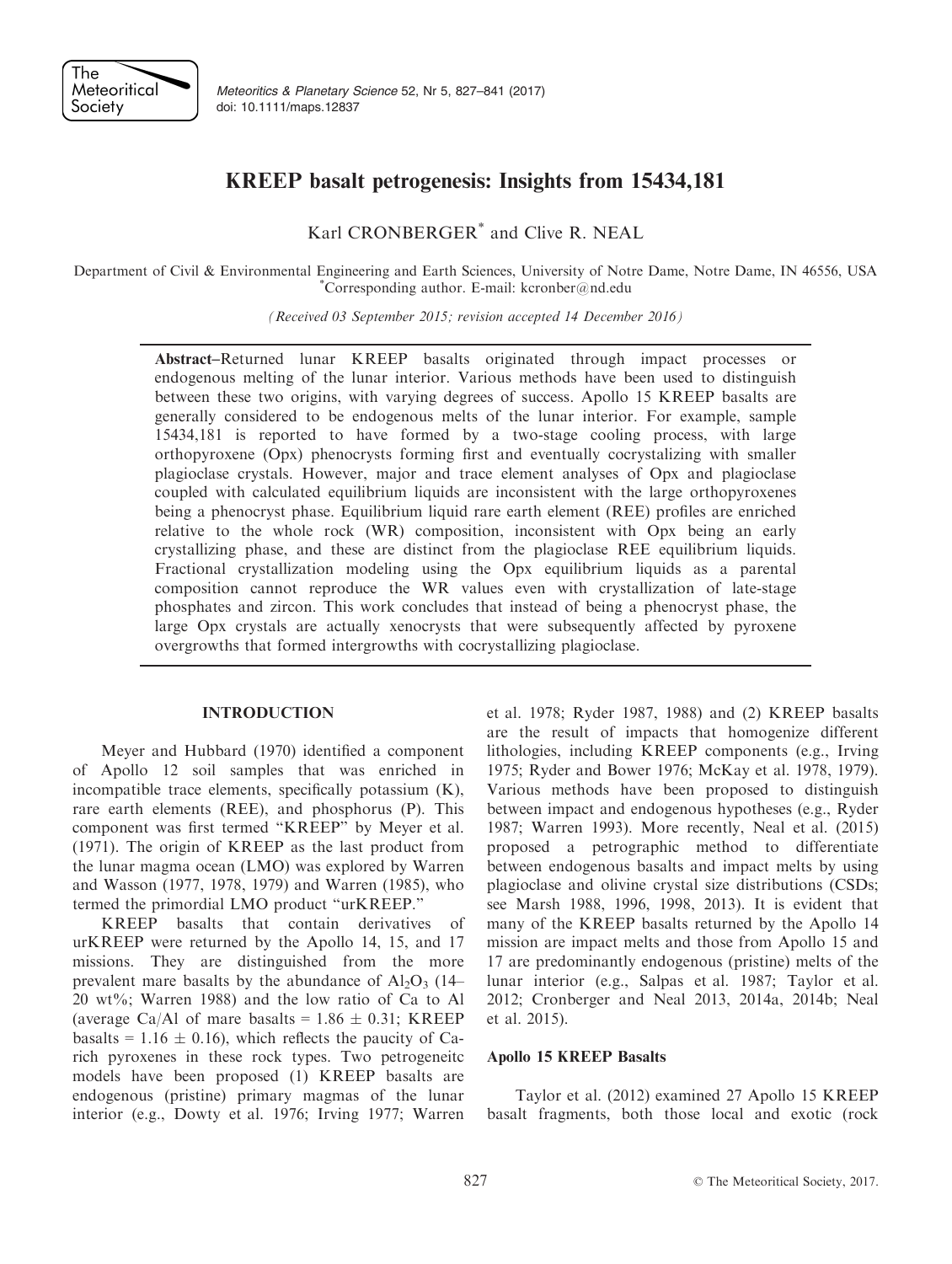

Fig. 1. a) Photomosaic of 15434,181 in XP light. The image is 5 mm across. b) Close-up of 15434,181. Plagioclase crystals are intergrown with the large Opx crystals. Scale bar is 1 mm. c) Element map of a pyroxene and intergrown plagioclase within 15434,181, Fe = Red, Ca = Green, Mg = Blue. (Color figure can be viewed at wileyonlinelibrary.com.)

fragments transported to the area by impact processes, including the parent sample of 15434,181 and 188, which is 15434,8; Lunar Receiving Laboratory 1971; Ryder and Sherman 1989) to the Hadley–Apennine area. Basalts from a common source should display an inverse relationship between Mg# (in pyroxene) versus Albite (Ab) content (in accompanying plagioclase), as demonstrated by Apollo 15 KREEP basalts (Taylor et al. 2012). Therefore, the variation of Ab in the most calcic plagioclases when plotted against the Mg# (molar  $Mg/[Mg + Fe]$  in %) in the most magnesian pyroxenes should not widely vary for basalts from a common source. Taylor et al. (2012) showed that such a plot for the Apollo 15 KREEP basalts does exhibit considerable variation, thus indicating derivation from multiple source regions. Taylor et al. (2012) also noted that many of the larger Opx crystals have core Mg# of 85– 77, requiring a parent magma with an Mg# of 79–90. The Mg-rich nature of the Apollo 15 KREEP basalt parent magma would require the source region to have been dominated by phases that crystallized early from the LMO (Snyder et al. 1992; Elkins-Tanton et al. 2011; Taylor et al. 2012). To form Apollo 15 KREEP basalts, either a cumulate overturn event would be needed to mix the early- and late-stage cumulates (cf. Spera 1992; Elkins-Tanton et al. 2011) to form a hybrid source low in ilmenite that underwent partial melting, forming the KREEP basalt and Mg-Suite parent magmas (e.g., Elardo et al. 2011). Alternatively, the KREEP component could have been assimilated after the initial high-Mg parent magma was generated by the melting of a source dominated by early LMO cumulates.

### Apollo 15 KREEP Basalt 15434

15434,181 was collected as part of the 4–10 mm regolith rake sample from Spur crater (Station 7) (Lunar Receiving Laboratory 1971; Ryder and Sherman 1989). Plagioclase laths (>0.25 mm) penetrate the large (up to 2 mm) Opx crystals (Fig. 1a, 1b) and this relationship was taken as evidence for the parental magma being multiply saturated (Ryder 1987; Simon et al. 1988). Resorption features are present, predominantly on the interface between the Opx and some of the larger plagioclase laths. Pigeonite-to-augite overgrowths are present on some of the large Opx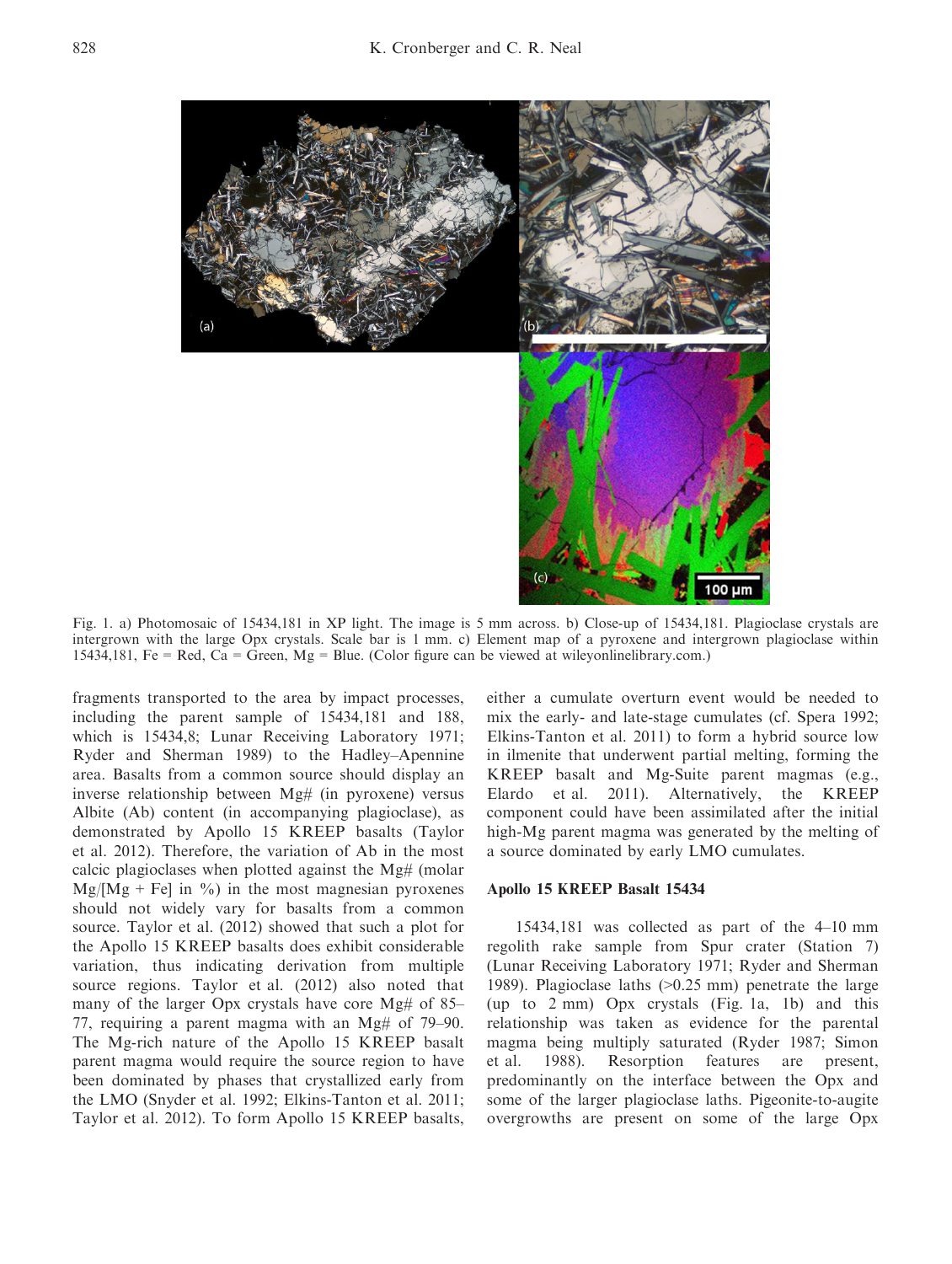

Fig. 2. Pyroxene compositions analyzed by electron probe micro analysis from thin section 15434,181.

crystals (Figs. 1c and 2). Ryder (1987) considered these overgrowths to have formed because of a change in conditions between the formation of the Opx phenocrysts and the groundmass (two-stage cooling). The whole rock (WR) composition of 15434,181 exhibits a typical LREE-enriched "KREEPy" REE profile  $(ILa/Yb]_N = 35.3$  with a deep negative Eu anomaly (Simon et al. 1988). Using mineral and bulk chemistry, along with petrographic evidence, Simon et al. (1988) also concluded that Apollo 15 KREEP basalts have an endogenous volcanic origin.

In this paper, we examine the origin of Apollo 15 KREEP basalt 15434,8 (the thin section from the WR sample 181 as reported by Simon et al. 1988; Fig. 1a) and its constituent mineral phases to test the two-stage cooling hypothesis of an endogenous melt of the lunar interior (Ryder 1987). In situ analyses of individual crystal phases are used to examine geochemical variations in Opx and plagioclase crystals. This approach allows the evolution of the magma to be tracked as crystallization progressed. In addition, calculated equilibrium liquids from the Opx crystals are used to evaluate a phenocryst (two-stage cooling) versus antecryst/xenocryst (two-stage cooling not required) origin for this phase and also track the evolution of the potentially unrelated parent magma.

Using electron probe micro analysis (EPMA), we analyzed 15434,181 at Washington University in St. Louis using a JEOL JXA-8200, Toyko Japan microprobe. For analyses, acceleration voltage was 15 kV, beam current was 25 nA, and spot size was 5 lm (spot size was chosen to minimize Na evaporation in plagioclase while still small enough to get close to the rim of crystals). Elements and standards analyzed were Na (Amelia Albite P-103), Mg (Shankland syn-Forsterite P-658), Al (Alaska Anorthite NMNH 137041), Si, Ca (Gates Wollastonite), K (Madagascar Orthoclase GRR78), Mn (Mn Olivine RDS P-1087), Fe  $(Fe<sub>2</sub>O<sub>3</sub>$  Elba Hematite P-238), Ti (TiO<sub>2</sub> GRR), and Cr  $(Cr<sub>2</sub>O<sub>3</sub> P-585)$ . Count time and background was 30 and 10 s, respectively, for all elements. Sodium was analyzed first to minimize the effect of evaporation during analysis of plagioclase. EPMA sites were chosen on the basis of minimal inclusion of other material (avoiding inclusions, zone changes, cracks, etc.). A total of 85 sites were analyzed, 35 in pyroxene (Table 1), and 50 in plagioclase (Table 2). Where possible, core and rim analyses were obtained.

Laser ablation inductively coupled plasma–mass spectrometry (LA-ICP-MS) analyses were conducted at the Midwest Isotope and Trace Element Research Analytical Facility (MITERAC) at the University of Notre Dame. Samples were analyzed using a Thermo Scientific (now Thermo Fisher ) Element 2 highresolution magnetic sector ICP-MS in conjunction with a New Wave UP213 laser system at a frequency of  $5$  Hz; a spot size of  $30 \mu m$ ; and where possible, a linear raster of 60  $\mu$ m (dependent on crystal size). Each analysis was 3 min in length with the first minute for counting the background signal, the second was for sample analysis, and each run was followed by at least 1 min of washout time. The external standard used was the NIST 612 glass (Pearce et al. 1997). Calcium was used as an internal standard for the LA-ICP-MS analyses as determined by EPMA.

Using the method of Yao et al. (2012) and Sun and Liang (2013, and references contained therein), we calculated trace element partition coefficients for Opx. This method allows the partition coefficients for the REEs, Y, Zr, Hf, and Ti to be calculated on the basis of the mineral's major element composition. Briefly, partition coefficients are calculated in three steps (1) conversion of elemental weight % (from EPMA data) to site composition; (2) calculation of Young's modulus  $(E)$ , strain-free substitution partition coefficient  $(D_0)$ , and the strain-free substitution atomic radii  $(r_0)$ ; and (3) calculation of the partition coefficient for a given element " $I$ " ( $D_i$ ). Step 1 is accomplished by assigning the formula value of each major element to one of the sites. Step 2 utilizes equations 1, 2, and 3 in Sun and Liang (2013).  $R$  is the ideal gas constant,  $T$  is temperature in Kelvin,  $a_n$  = fitting parameters that were calculated by Yao et al. (2012) and Sun and Liang (2013), where  $X_i^j$  is the concentration of element "*I*" in site " $J$ " of the pyroxene.

$$
\ln D_0 = a_0 + \frac{a_1}{RT} + a_2 X_{\text{Ca}}^{M2} + a_3 X_{\text{Al}}^T \tag{1}
$$

$$
r_0 = a_4 + a_5 X_{\text{Ca}}^{\text{M2}} + a_6 X_{\text{Mg}}^{\text{M2}} \tag{2}
$$

$$
E = a_7 + a_8 r_0 + a_9 X_{\text{Ca}}^{\text{M2}} \tag{3}
$$

Step 3 then uses the lattice strain model (Blundy and Wood 1994; Wood and Blundy 2001; Equation 4 to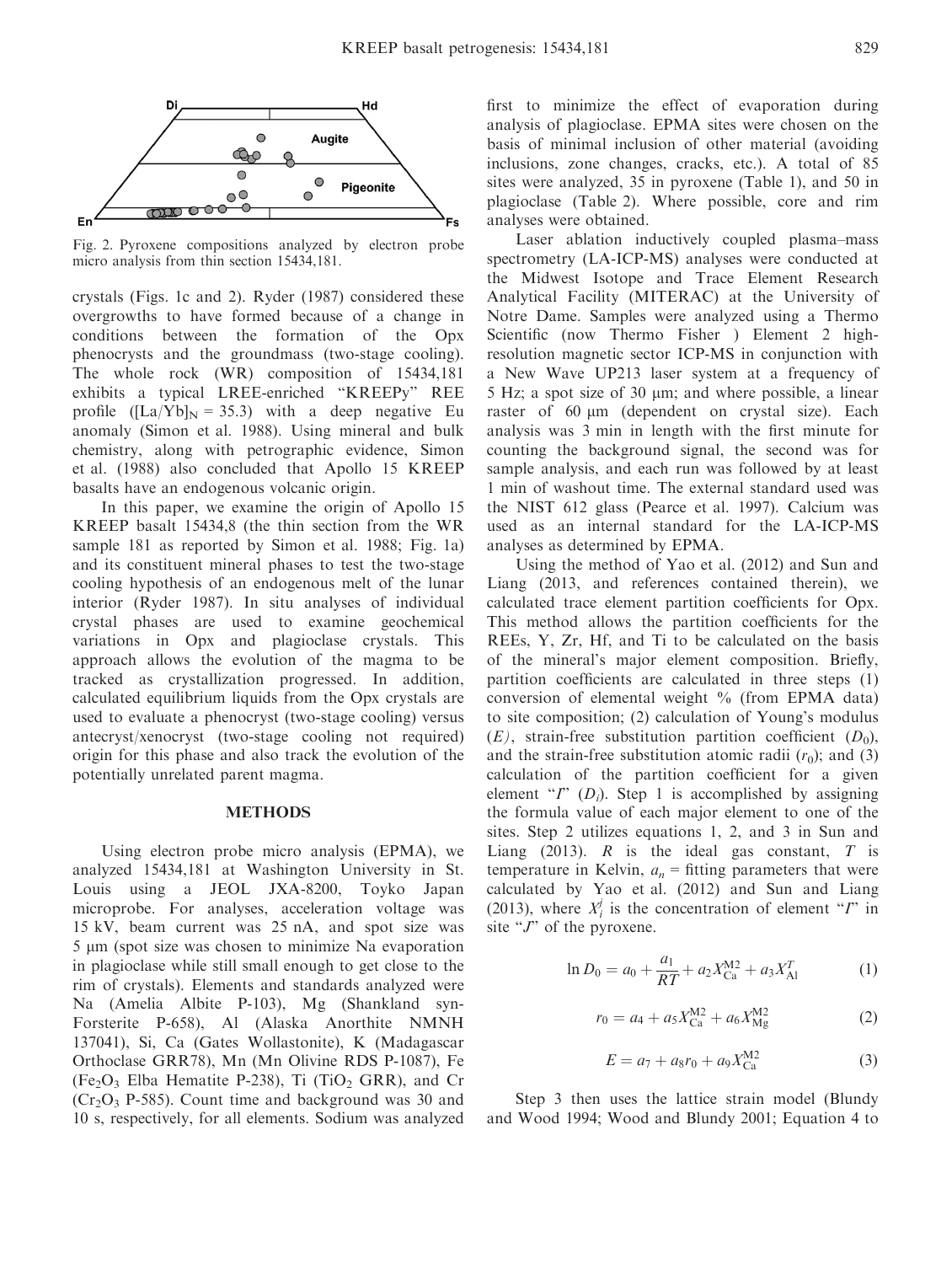Table 1. Pyroxene major and minor element compositions by electron probe micro analysis (wt% oxide).

|                  | SiO <sub>2</sub> | TiO <sub>2</sub> | $Al_2O_3$ | $Cr_2O_3$ | FeO   | MnO      | MgO   | CaO   | Na <sub>2</sub> O | $K_2O$ | Total  |
|------------------|------------------|------------------|-----------|-----------|-------|----------|-------|-------|-------------------|--------|--------|
| PYX 1            | 53.35            | 0.76             | 1.95      | 0.91      | 16.67 | 0.26     | 24.86 | 1.78  | 0.02              | n.d.   | 100.58 |
| PYX <sub>2</sub> | 50.06            | 1.69             | 1.68      | 0.57      | 18.71 | 0.33     | 13.96 | 12.56 | 0.07              | 0.01   | 99.64  |
| PYX 3            | 53.39            | 0.76             | 1.96      | 0.94      | 16.57 | 0.27     | 24.87 | 1.76  | 0.01              | 0.01   | 100.53 |
| PYX 4            | 51.69            | 0.86             | 0.90      | 0.46      | 24.94 | 0.39     | 18.58 | 2.39  | n.d.              | n.d.   | 100.21 |
| PYX 5            | 55.43            | 0.45             | 1.67      | 0.73      | 11.96 | $0.18\,$ | 29.17 | 1.32  | 0.01              | 0.01   | 100.94 |
| PYX 6            | 51.73            | 0.93             | 1.26      | 0.78      | 20.88 | 0.37     | 19.21 | 4.54  | 0.02              | n.d.   | 99.72  |
| PYX 7            | 54.38            | 0.43             | 1.02      | 0.65      | 14.12 | 0.25     | 27.62 | 1.44  | 0.01              | 0.01   | 99.93  |
| PYX 8            | 54.39            | 0.47             | 2.97      | 1.06      | 10.01 | 0.17     | 29.99 | 1.25  | 0.01              | n.d.   | 100.32 |
| PYX 9            | 55.32            | 0.39             | 1.12      | 0.60      | 13.47 | 0.21     | 27.97 | 1.42  | n.d.              | n.d.   | 100.50 |
| <b>PYX 10</b>    | 50.30            | 1.11             | 1.52      | 0.83      | 19.34 | 0.36     | 16.23 | 9.31  | 0.08              | n.d.   | 99.07  |
| <b>PYX 11</b>    | 50.02            | 1.76             | 2.02      | 0.95      | 16.14 | 0.36     | 14.40 | 14.25 | 0.08              | 0.01   | 99.99  |
| <b>PYX 12</b>    | 55.83            | 0.24             | 1.41      | 0.66      | 9.97  | 0.21     | 31.05 | 1.19  | n.d.              | n.d.   | 100.57 |
| <b>PYX 13</b>    | 53.26            | 0.78             | 1.83      | 0.93      | 16.75 | 0.24     | 24.67 | 1.80  | n.d.              | 0.01   | 100.28 |
| <b>PYX 14</b>    | 54.99            | 0.39             | 1.37      | 0.67      | 12.13 | 0.17     | 28.80 | 1.33  | 0.01              | n.d.   | 99.86  |
| <b>PYX 15</b>    | 51.25            | 0.86             | 1.33      | 0.73      | 21.40 | 0.33     | 21.44 | 2.15  | n.d.              | n.d.   | 99.50  |
| <b>PYX 16</b>    | 48.32            | 1.26             | 1.56      | 0.38      | 25.38 | 0.48     | 10.32 | 11.55 | 0.05              | n.d.   | 99.30  |
| <b>PYX 17</b>    | 53.12            | 0.68             | 2.89      | 1.03      | 12.59 | 0.20     | 27.48 | 1.41  | n.d.              | n.d.   | 99.40  |
| <b>PYX 18</b>    | 48.24            | 1.02             | 1.13      | 0.29      | 24.21 | 0.45     | 10.07 | 13.06 | 0.05              | n.d.   | 98.52  |
| <b>PYX 19</b>    | 53.86            | 0.61             | 2.63      | 0.94      | 11.67 | 0.18     | 28.73 | 1.37  | n.d.              | n.d.   | 99.99  |
| <b>PYX 20</b>    | 53.18            | 0.62             | 3.55      | 1.09      | 10.72 | 0.20     | 28.72 | 1.28  | n.d.              | 0.02   | 99.38  |
| <b>PYX 21</b>    | 51.63            | 0.80             | 1.79      | 1.00      | 18.84 | 0.32     | 22.58 | 2.00  | n.d.              | n.d.   | 98.97  |
| <b>PYX 22</b>    | 53.32            | 0.67             | 3.23      | 1.09      | 11.77 | 0.19     | 28.32 | 1.30  | n.d.              | n.d.   | 99.89  |
| <b>PYX 23</b>    | 49.84            | 1.46             | 1.67      | 0.50      | 19.03 | 0.33     | 13.18 | 13.35 | 0.08              | n.d.   | 99.43  |
| <b>PYX 24</b>    | 49.46            | 1.74             | 2.06      | 0.86      | 17.06 | 0.37     | 14.30 | 12.97 | 0.06              | n.d.   | 98.87  |
| <b>PYX 25</b>    | 52.35            | 0.67             | 2.33      | 0.96      | 14.10 | 0.20     | 26.66 | 1.59  | 0.02              | n.d.   | 98.88  |
| <b>PYX 26</b>    | 46.81            | 1.33             | 2.10      | 0.42      | 31.82 | 0.49     | 10.80 | 4.58  | 0.04              | n.d.   | 98.37  |
| <b>PYX 27</b>    | 47.23            | 0.89             | 1.18      | 0.31      | 31.85 | 0.58     | 8.78  | 7.43  | 0.01              | 0.01   | 98.27  |
| <b>PYX 28</b>    | 52.54            | 0.63             | 3.71      | 1.08      | 10.43 | 0.22     | 29.03 | 1.22  | 0.02              | 0.00   | 98.88  |
| <b>PYX 29</b>    | 53.39            | 0.59             | 2.76      | 0.96      | 12.40 | 0.19     | 27.94 | 1.53  | 0.01              | n.d.   | 99.76  |
| <b>PYX 30</b>    | 48.81            | 1.01             | 1.26      | 0.63      | 21.73 | 0.37     | 17.14 | 5.00  | 0.03              | n.d.   | 95.98  |
| <b>PYX 31</b>    | 53.62            | 0.59             | 2.93      | 0.97      | 11.22 | 0.20     | 28.73 | 1.36  | n.d.              | n.d.   | 99.62  |
| <b>PYX 32</b>    | 54.97            | 0.30             | 1.28      | 0.64      | 10.97 | 0.20     | 30.22 | 1.20  | 0.02              | n.d.   | 99.81  |
| <b>PYX 33</b>    | 49.96            | 1.64             | 2.17      | 1.16      | 15.55 | 0.35     | 14.86 | 13.46 | 0.10              | n.d.   | 99.26  |
| <b>PYX 34</b>    | 49.70            | 1.66             | 1.94      | 0.77      | 16.78 | 0.34     | 14.41 | 13.72 | 0.09              | 0.02   | 99.43  |
| <b>PYX 35</b>    | 49.22            | 1.53             | 1.77      | 0.42      | 17.43 | 0.29     | 11.43 | 17.08 | 0.06              | 0.01   | 99.24  |

n.d., not detected.

calculate the partition coefficient for a particular element for each individual pyroxene composition. In Equation 4  $N_A$  is Avogadro's number,  $r_i$  (eightfold atomic radii of element j), and  $D_i$  is the partition coefficient for element j:

$$
D_{j} = D_{0} \cdot \exp\left\{ \frac{-4\pi EN_{A}}{RT} \left[ \frac{r_{0}}{2} (r_{j} - r_{0})^{2} + \frac{1}{3} (r_{j} - r_{0})^{3} \right] \right\}
$$
(4)

Using this method removes complications, such as imperfect matrix matching, etc., when using partition coefficients selected from the literature. Partition coefficients were then used to calculate the pyroxene equilibrium liquids. Pyroxene equilibrium liquids were initially calculated at 1350°C; this temperature was chosen as it was within the range of temperatures used by Sun and Liang (2013) for the experimentally calculated partition coefficients.

Plagioclase trace element partition coefficients were calculated after the method of Hui et al. (2011, and references therein) using Equation 5:

$$
RT \ln D_i^{\text{plag}} = a_i X_{\text{An}} + b_i \tag{5}
$$

 $D_i^{\text{plag}}$  is the calculated plagioclase partition coefficient for element " $\Gamma$ ",  $X_{An}$  is the anorthite content of the plagioclase, and  $a_i$  and  $b_i$  are fitting parameters (found by fitting Equation 5 to literature data that do not include any experiments using doped charges). The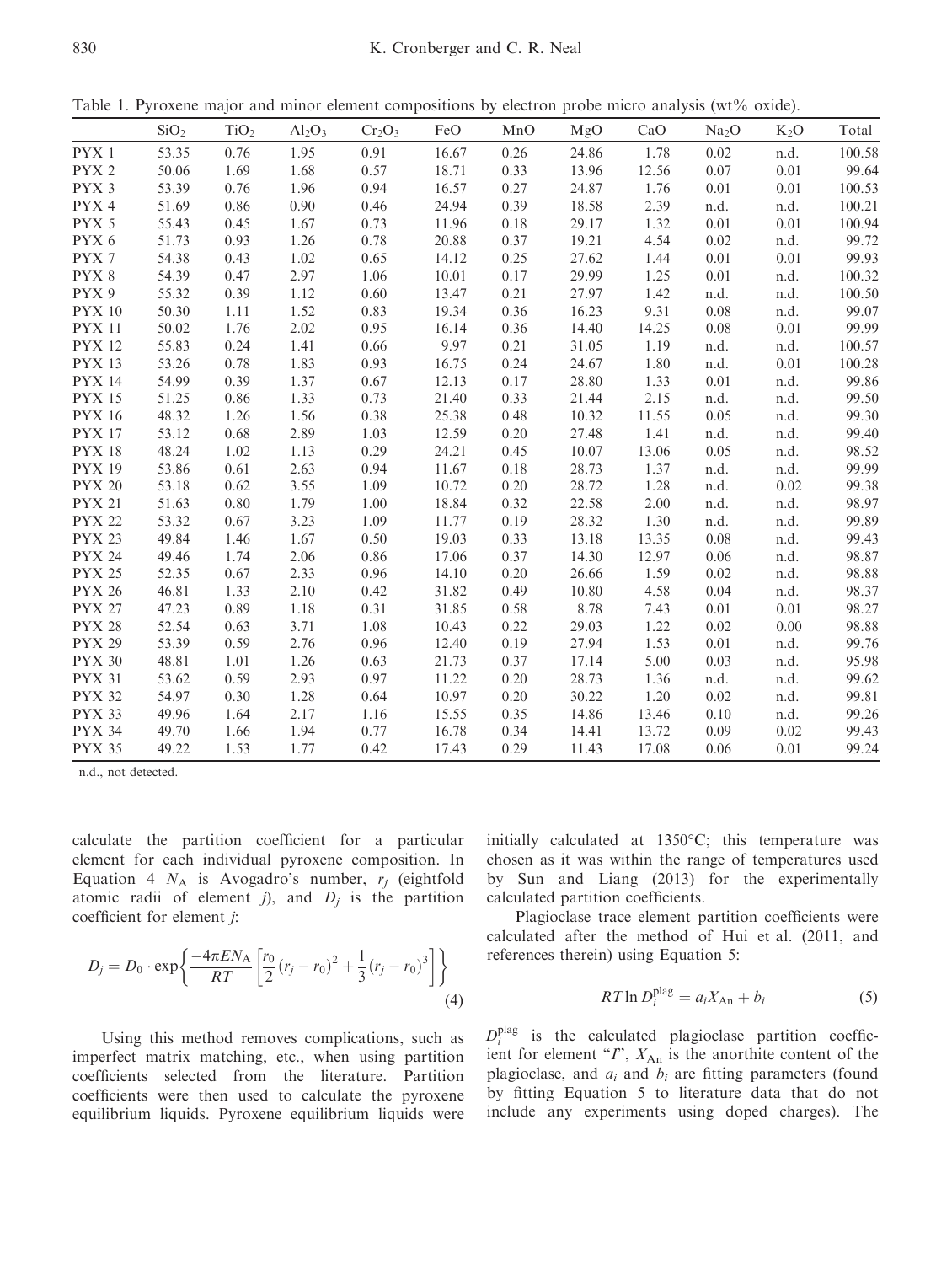Table 2. Plagioclase major and minor element compositions by electron probe micro analysis (wt% oxide).

|                    | SiO <sub>2</sub> | TiO <sub>2</sub> | $Al_2O_3$      | Cr <sub>2</sub> O <sub>3</sub> | FeO          | MnO      | MgO              | CaO            | Na <sub>2</sub> O | $K_2O$   | Total            |
|--------------------|------------------|------------------|----------------|--------------------------------|--------------|----------|------------------|----------------|-------------------|----------|------------------|
| Plag 1             | 46.29            | 0.06             | 34.90          | n.d.                           | 0.36         | n.d.     | 0.18             | 17.73          | 1.39              | 0.11     | 101.01           |
| Plag 2             | 45.75            | 0.03             | 35.03          | $0.01\,$                       | 0.31         | 0.03     | 0.19             | 17.85          | 1.31              | 0.10     | 100.60           |
| Plag 3             | 46.31            | 0.06             | 34.53          | n.d.                           | 0.29         | 0.03     | 0.17             | 17.63          | 1.32              | 0.11     | 100.46           |
| Plag 4             | 45.42            | 0.01             | 35.26          | 0.02                           | 0.36         | 0.03     | 0.13             | 18.51          | 1.02              | 0.06     | 100.82           |
| Plag 5             | 46.43            | 0.09             | 34.38          | 0.00                           | 0.33         | 0.02     | 0.20             | 17.55          | 1.33              | 0.09     | 100.42           |
| Plag 6             | 46.36            | 0.05             | 34.62          | $0.01\,$                       | 0.43         | 0.03     | 0.18             | 17.87          | 1.34              | 0.09     | 100.98           |
| Plag 7             | 45.82            | 0.02             | 34.70          | $0.01\,$                       | 0.26         | 0.03     | 0.21             | 17.70          | 1.28              | $0.08\,$ | 100.09           |
| Plag 8             | 49.43            | 0.12             | 31.65          | 0.00                           | 0.46         | 0.00     | 0.17             | 15.04          | 2.45              | 0.28     | 99.59            |
| Plag 9             | 45.02            | 0.05             | 33.04          | $0.01\,$                       | 2.46         | 0.01     | 0.15             | 16.77          | 1.53              | 0.13     | 99.16            |
| Plag 10            | 47.52            | 0.11             | 33.16          | n.d.                           | 0.37         | 0.01     | 0.21             | 16.28          | 1.91              | 0.17     | 99.73            |
| Plag 11            | 47.51            | $0.08\,$         | 33.36          | 0.03                           | 0.39         | n.d.     | 0.15             | 16.43          | 1.90              | 0.19     | 100.04           |
| Plag 12            | 45.23            | 0.06             | 35.22          | 0.04                           | 0.33         | 0.03     | 0.19             | 17.69          | 1.34              | 0.09     | 100.22           |
| Plag 13            | 44.48            | 0.07             | 35.59          | 0.02                           | 0.32         | n.d.     | 0.21             | 17.96          | 1.19              | 0.08     | 99.92            |
| Plag 14            | 46.63            | 0.10             | 33.97          | 0.00                           | 0.55         | 0.02     | 0.16             | 16.85          | 1.67              | 0.15     | 100.12           |
| Plag 15            | 45.29            | 0.04             | 35.09          | n.d.                           | 0.32         | 0.01     | 0.16             | 18.06          | 1.12              | 0.08     | 100.17           |
| Plag 16            | 45.40            | 0.03             | 34.91          | 0.02                           | 0.43         | 0.02     | 0.15             | 18.03          | 1.18              | 0.11     | 100.26           |
| Plag 17            | 46.49            | 0.06             | 34.31          | n.d.                           | 0.51         | n.d.     | 0.16             | 17.47          | 1.39              | 0.12     | 100.52           |
| Plag 18            | 46.02            | 0.04             | 34.78          | 0.03                           | 0.29         | n.d.     | 0.25             | 17.66          | 1.37              | 0.10     | 100.54           |
| Plag 19            | 46.91            | 0.10             | 33.89          | 0.00                           | 0.49         | 0.01     | 0.20             | 16.75          | 1.79              | 0.16     | 100.31           |
| Plag 20            | 46.70            | 0.13             | 34.22          | 0.03                           | 0.39         | 0.01     | 0.19             | 16.85          | 1.72              | 0.15     | 100.39           |
| Plag 21            | 46.14            | 0.06             | 34.55          | 0.02                           | 0.53         | n.d.     | 0.17             | 17.28          | 1.57              | 0.14     | 100.46           |
| Plag 22            | 45.17            | 0.05             | 35.83          | n.d.                           | 0.26         | n.d.     | 0.22             | 17.99          | 1.22              | 0.08     | 100.85           |
| Plag 23            | 45.93            | $0.07\,$         | 34.57          | n.d.                           | 0.43         | 0.02     | 0.17             | 17.01          | 1.66              | 0.17     | 100.02           |
| Plag 24            | 46.83            | 0.10             | 33.58          | n.d.                           | 0.51         | n.d.     | 0.18             | 16.27          | 2.03              | 0.18     | 99.68            |
| Plag 25            | 48.79            | 0.03             | 32.21          | n.d.                           | 1.11         | 0.01     | 0.08             | 15.54          | 1.82              | 0.72     | 100.31           |
| Plag 26            | 46.46            | 0.08             | 34.47          | n.d.                           | 0.40         | 0.02     | 0.14             | 17.17          | 1.63              | 0.16     | 100.54           |
| Plag 27            | 46.07            | 0.05             | 35.26          | 0.01                           | 0.60         | n.d.     | 0.14             | 17.73          | 1.29              | 0.12     | 101.26           |
| Plag 28            | 46.86            | 0.08             | 34.29          | n.d.                           | 0.55         | 0.04     | 0.13             | 17.20          | 1.62              | 0.18     | 100.95           |
| Plag 29            | 49.06            | 0.14             | 32.43          | 0.02                           | 0.64         | 0.02     | 0.16             | 15.54          | 2.30              | 0.30     | 100.62           |
| Plag 30            | 46.18            | 0.07             | 34.51          | $0.01\,$                       | 0.41         | 0.01     | 0.16             | 17.23          | 1.57              | 0.13     | 100.29           |
| Plag 31            | 46.87            | 0.06             | 34.28          | n.d.                           | 0.34         | n.d.     | 0.20             | 17.28          | 1.62              | 0.16     | 100.81           |
| Plag 32            | 45.53            | 0.07             | 33.10          | n.d.                           | 0.30         | 0.01     | 0.19             | 16.94          | 1.57              | 0.13     | 97.83            |
| Plag 33            | 44.83            | 0.07             | 35.11          | n.d.                           | 0.36         | n.d.     | 0.16             | 17.90          | 1.30              | 0.10     | 99.83            |
| Plag 34            | 45.78            | $0.07\,$         | 34.68          | 0.03                           | 0.44         | 0.02     | 0.16             | 17.35          | 1.56              | 0.13     | 100.22           |
| Plag 36            | 45.38            | 0.04             | 34.94          | n.d.                           | 0.41         | 0.02     | 0.16             | 17.97          | 1.24              | 0.09     | 100.25           |
| Plag 37            | 47.89            | 0.09             | 33.17          | n.d.                           | 0.50         | 0.02     | 0.19             | 16.10          | 2.10              | 0.19     | 100.27           |
| Plag 38            | 45.19            | 0.05             | 35.31          | n.d.                           | 0.23         | n.d.     | 0.22             | 17.79          | 1.30              | 0.10     | 100.18           |
| Plag 39            | 45.25            | 0.04             | 35.31          | 0.02                           | 0.38         | 0.01     | 0.20             | 17.83          | 1.26              | 0.11     | 100.43           |
| Plag 40            | 45.72            | 0.05             | 35.09          | 0.01                           | 0.28         | n.d.     | 0.21             | 17.72          | 1.38              | 0.09     | 100.54           |
| Plag 41            | 45.40            | $0.06\,$         | 34.97          | 0.03                           | 0.32         | nd       | $0.16\,$         | 17.79          | 1.34              | $0.10\,$ | 100.18           |
| Plag 42            | 43.95            | $0.07\,$         | 36.12          | $0.00\,$                       | 0.34         | n.d.     | 0.16             | 18.84          | 0.89              | 0.05     | 100.42           |
|                    | 44.12            | 0.05             | 36.03          | n.d.                           | 0.24         | 0.01     | 0.16             | 18.52          | 0.95              | $0.07\,$ | 100.14           |
| Plag 43<br>Plag 44 | 46.82            | 0.05             | 34.05          | n.d.                           | 0.40         | 0.02     | 0.22             | 17.09          |                   | 0.13     | 100.54           |
|                    |                  |                  | 34.17          | n.d.                           |              | 0.04     | 0.22             | 16.99          | 1.75              | 0.13     | 100.34           |
| Plag 45            | 46.66            | 0.10             |                | $0.01\,$                       | 0.44<br>0.26 | 0.03     |                  | 17.63          | 1.60<br>1.40      | 0.11     |                  |
| Plag 46            | 46.18<br>46.95   | 0.03<br>0.13     | 34.48<br>33.97 | $0.02\,$                       | 0.38         | $0.01\,$ | 0.23<br>$0.20\,$ | 16.90          | 1.64              | 0.14     | 100.37<br>100.34 |
| Plag 47            |                  |                  |                |                                |              |          |                  |                |                   |          |                  |
| Plag 48            | 46.24            | 0.05             | 34.55          | $0.01\,$                       | 0.48         | n.d.     | 0.14             | 17.27<br>18.16 | 1.59              | 0.15     | 100.47           |
| Plag 49            | 45.10            | $0.07\,$         | 35.51          | n.d.                           | 0.30         | 0.01     | 0.13             |                | 1.14              | $0.07\,$ | 100.50           |
| Plag 50            | 45.63            | 0.10             | 35.10          | $0.01\,$                       | 0.40         | 0.01     | 0.19             | 17.61          | 1.42              | 0.10     | 100.57           |
| Plag 51            | 45.33            | 0.10             | 35.24          | n.d.                           | 0.30         | n.d.     | 0.20             | 17.87          | 1.25              | 0.07     | 100.37           |

n.d., not detected.

dependence of  $D_i^{\text{plag}}$  on anorthite content of plagioclase has been previously demonstrated (e.g., Blundy and Wood 1991; Bindeman et al. 1998; Bédard 2006; Tepley et al. 2010). Partition coefficients are then calculated on the basis of composition, using the An content as measured by EPMA.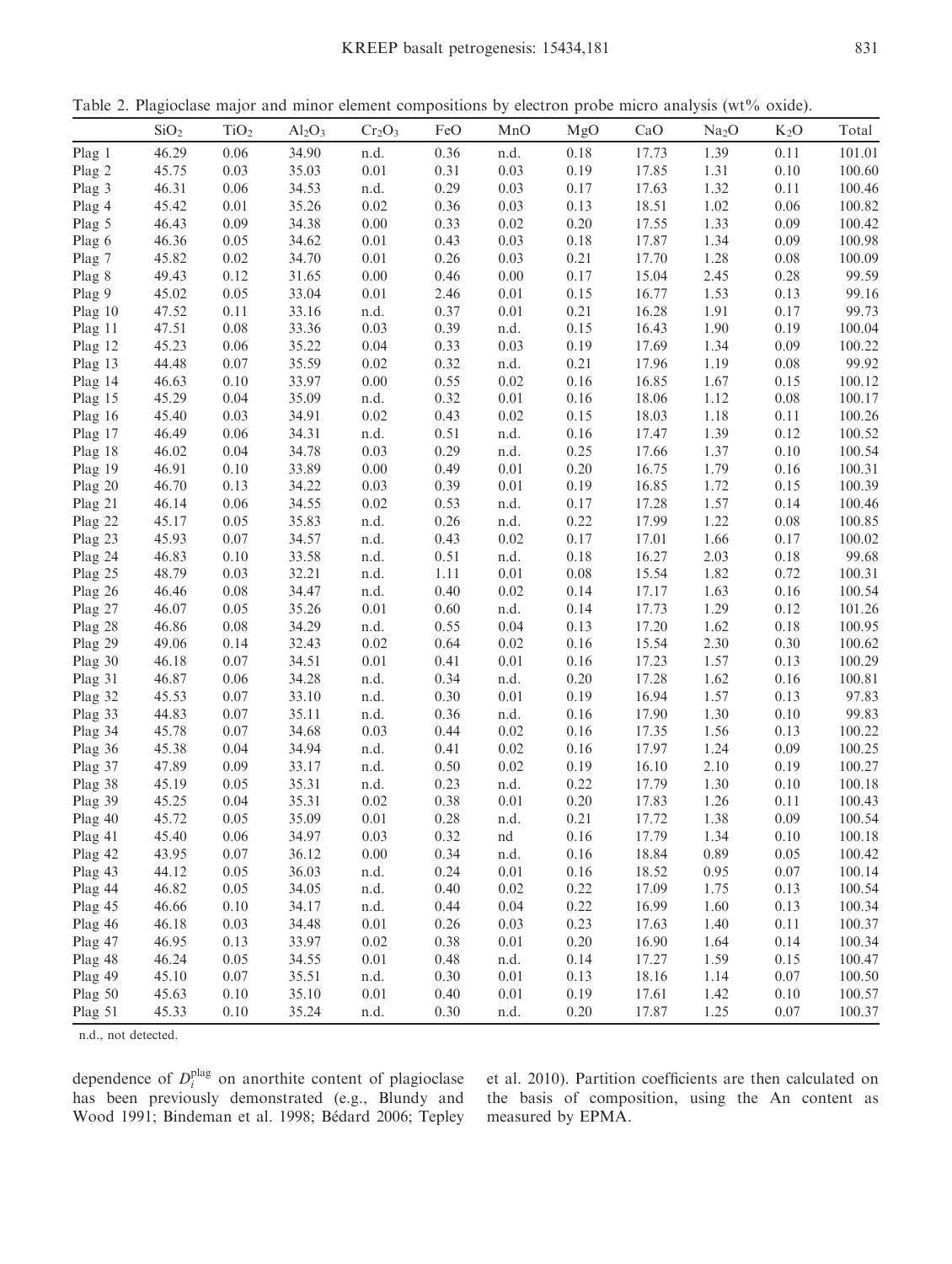Equation 6 was used to calculate Opx and plagioclase equilibrium liquids using the D values derived using the methods described above.

$$
\frac{C_c^i}{D_c^i} = C_0^i \tag{6}
$$

Where  $C_c^i$  is the concentration of element "*I*" in a crystal in ppm,  $D_c^i$  is the partition coefficient, and  $C_0^i$  is the concentration of element  $T$  in the liquid from which the crystal formed.

Cooling rates were approximated using plagioclase, following the methods of Grove and Walker (1977). The minor axes of the best-fit ellipses (calculated during crystal size distribution construction) were used for the width of plagioclase, and represent a minimum estimate of cooling rate.

Major element compositions of the Opx crystals form a coherent trend evolving from enstatite to pigeonite and become more Fe-rich, but the trend becomes more scattered with increasing Ca close to the rims (Table 1, Fig. 2). Laser ablation analyses of the large pyroxene crystals are focused on enstatite areas (Fig. 2) as they were the only sites large enough to allow quantitative analyses by LA-ICP-MS. Plagioclase major element compositions can be found in Table 2.

The Opx REE profiles are depleted in the light (L) REE (Fig. 3, Table 3). The Opx equilibrium liquids (Table 4, corresponding partition coefficients can be found in Table 5) calculated at 1350 °C display relatively flat REE profiles (Fig. 3), whereas the 15434,181 WR profile (in red) displays the slightly negative slope from the LREE to heavy (H)REE typical of KREEP basalts (e.g., Shih 1977). The LREE values for Opx equilibrium liquids and the WR are similar, slopes of the LREE being subparallel between the Opx equilibrium liquids and the WR. However, this is not the case for the HREE. Overall, Opx equilibrium liquids are enriched in HREE relative to the WR and the profiles are relatively flat (Fig. 3).

Opx equilibrium liquid abundances for Zr and Hf show that the Zr/Hf ratios of the liquids (average of 42.5) are similar to 15434,181 WR (41.0—Simon et al. 1988), bulk Moon (44.8—e.g., Taylor 1982), and chondritic values (37.9—Anders and Grevesse 1989). The results indicate that ilmenite was not crystallizing with or prior to Opx, as Hf and Zr would only fractionate if significant ilmenite was extracted (e.g., McKay et al. 1986; Neal 2001).



Fig. 3. Chondrite-normalized REE plots. Pyroxene mineral  $REE + Y$  data in black. The black-dashed line is the 15434,181 whole rock (WR) composition from Simon et al. (1988). The black-doted/dashed line is the Opx-subtracted WR composition calculated by subtracting the weighted average trace element content of the measured Opx crystals coupled with the Opx modal abundance (as observed in the thin section 181) from the WR composition reported by Simon et al. (1988). Pyroxene  $REE + Y$  equilibrium liquids in gray (as calculated at 1350 °C). Chondrite REE data from Anders and Grevesse (1989).

Plagioclase trace element data (Fig. 4, Table 3) were used to calculate equilibrium liquid REE compositions (Table 4) using partition coefficients derived using the method described by Hui et al. (2011). Plagioclase equilibrium liquids encompass and are subparallel to the WR composition of 15434,181 (Fig. 4, Table 4).

### DISCUSSION

The WR composition of 15434 is a product of all processes affecting the sample. Therefore, if a mineral (such as Opx or plagioclase) crystallizes (via fractional crystallization) early from a magma, it should have a REE liquid composition generally lower than, and subparallel to, that of the WR. Late-forming phases will crystallize from liquids with higher equilibrium liquid REE concentrations than the average represented by the WR, with the REE profile again being subparallel to that of the WR. Phenocrysts would form early (as they would have room to grow) and Opx is typically an early crystallizing phase in magmas with relatively high silica activity. It follows that the Opx equilibrium liquids should plot below the WR REE profile. This is not the case as the LREE abundances are similar, and the profiles are subparallel to those of the WR, and are enriched in the middle and heavy REEs (Fig. 3).

The cores of the large Opx crystals remain somewhat of a mystery, as they do not appear to have a direct relationship with the WR REE composition of 15434 (Fig. 3). This would make them "tramp" crystals of some sort (antecrysts if they are distantly related to the WR, or xenocrysts if they are unrelated; see Wright and Fiske 1971; and Marsh [2013]; for definition of "tramp" crystal). If correct, then the WR composition (Simon et al. 1988) does not represent a true magmatic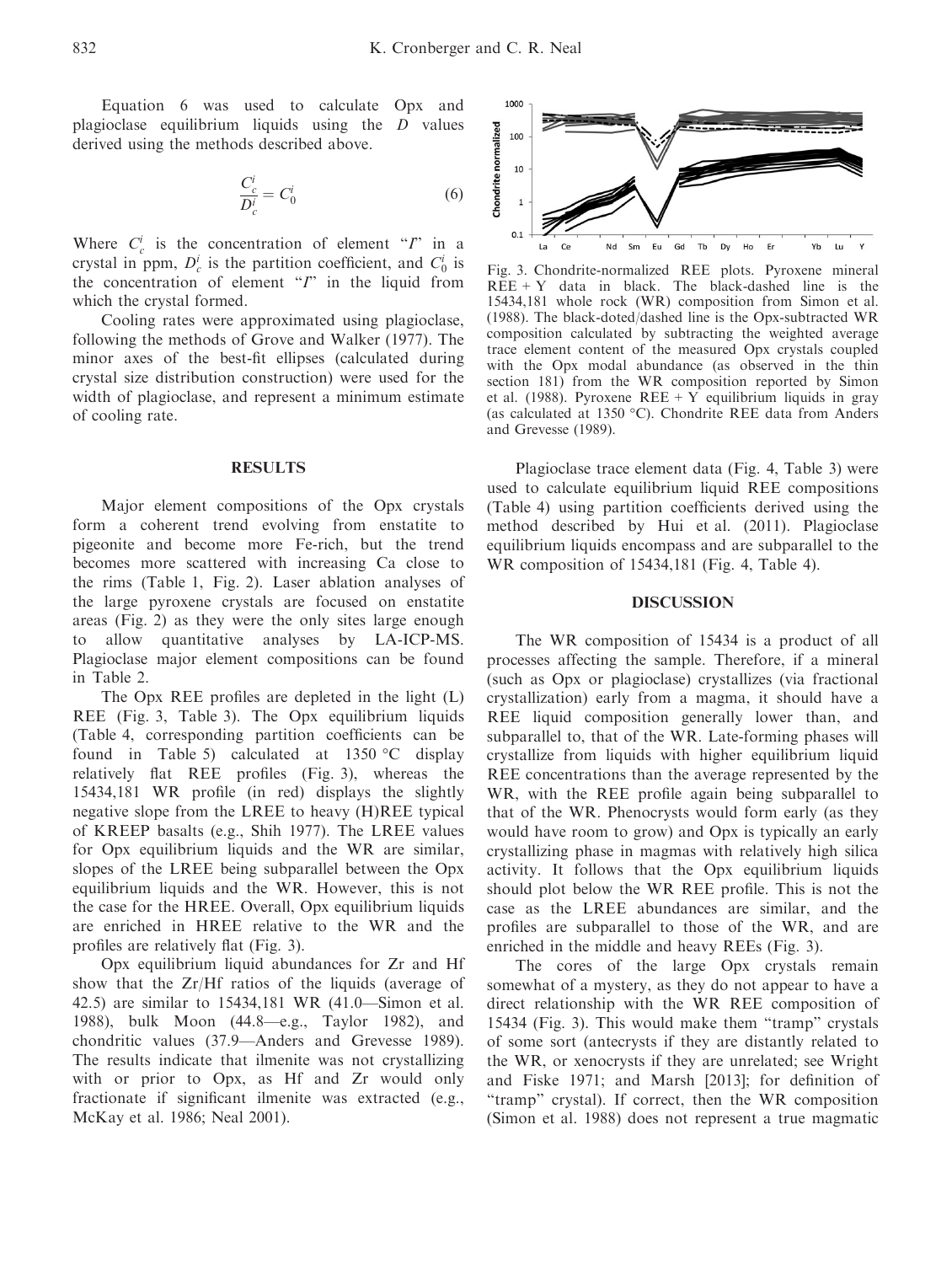Table 3. Pyroxene and plagioclase trace element data (ppm).

|                   | Ti      | C <sub>o</sub> | Y     | Zr    | La   | <b>Ce</b> | Pr      | Nd   | Sm     | Eu   | Gd   | Tb   | Dy   | Ho        | Er   | Yb   | Lu   | Hf   |
|-------------------|---------|----------------|-------|-------|------|-----------|---------|------|--------|------|------|------|------|-----------|------|------|------|------|
| PYX1              | 8978.78 | 34.35          | 33.10 | 27.14 | 0.09 | 0.40      | 0.08    | 1.04 | 0.64   | n.d. | 1.82 | 0.64 | 4.62 | 1.18      | 4.29 | 6.28 | 0.94 | 1.38 |
| PYX 7             | 4025.49 | 32.38          | 15.52 | 8.49  | n.d. | 0.14      | < 0.037 | 0.44 | 0.36   | n.d. | 0.69 | 0.27 | 2.48 | 0.52      | 2.25 | 2.56 | 0.52 | 0.36 |
| PYX <sup>8</sup>  | 5655.53 | 36.08          | 22.78 | 24.58 | n.d. | 0.22      | < 0.046 | 0.42 | 0.67   | n.d. | 1.09 | 0.28 | 3.05 | 0.86      | 2.89 | 4.16 | 0.83 | 0.88 |
| PYX 9             | 4250.63 | 38.09          | 15.90 | 9.22  | n.d. | 0.18      | < 0.045 | 0.45 | < 0.23 | n.d. | 0.75 | 0.22 | 2.14 | 0.64      | 2.18 | 2.80 | 0.50 | 0.43 |
| <b>PYX 12</b>     | 2237.55 | 28.67          | 9.51  | 6.69  | n.d. | 0.08      | 0.04    | 0.21 | 0.22   | n.d. | 0.59 | 0.13 | 1.31 | 0.36      | 1.34 | 1.90 | 0.32 | 0.32 |
| <b>PYX 14</b>     | 4401.87 | 29.99          | 20.14 | 20.49 | 0.02 | 0.23      | 0.07    | 0.64 | 0.42   | n.d. | 1.39 | 0.30 | 2.70 | 0.75      | 2.68 | 3.86 | 0.66 | 0.93 |
| <b>PYX 19</b>     | 4629.44 | 30.74          | 22.94 | 25.71 | 0.04 | 0.24      | 0.07    | 0.67 | 0.44   | n.d. | 1.46 | 0.28 |      | 3.26 0.87 | 3.17 | 4.53 | 0.73 | 1.30 |
| <b>PYX 20</b>     | 5146.49 | 30.30          | 27.65 | 32.21 | 0.07 | 0.21      | 0.07    | 0.50 | 0.42   | n.d. | 1.96 | 0.40 | 3.76 | 0.97      | 3.50 | 5.19 | 0.79 | 1.68 |
| <b>PYX 22</b>     | 3688.71 | 28.30          | 18.75 | 20.97 | 0.02 | 0.20      | 0.06    | 0.60 | 0.48   | 0.01 | 1.18 | 0.29 | 2.58 | 0.72      | 2.59 | 3.66 | 0.58 | 0.98 |
| <b>PYX 25</b>     | 5895.95 | 36.21          | 30.69 | 28.74 | n.d. | 0.25      | 0.07    | 0.82 | 0.86   | n.d. | 2.01 | 0.41 | 4.29 | 1.22      | 4.67 | 5.38 | 0.85 | 1.27 |
| <b>PYX 28</b>     | 3850.78 | 30.24          | 22.00 | 23.90 | 0.05 | 0.26      | 0.08    | 0.65 | 0.43   | 0.01 | 1.43 | 0.34 | 3.19 | 0.80      | 2.87 | 4.13 | 0.68 | 1.06 |
| <b>PYX 29</b>     | 5684.53 | 36.27          | 30.24 | 30.21 | n.d. | 0.26      | 0.06    | 0.62 | 0.70   | n.d. | 1.99 | 0.33 | 4.63 | 1.01      | 4.24 | 5.72 | 0.93 | 1.48 |
| <b>PYX 31</b>     | 4946.92 | 32.59          | 26.16 | 27.72 | n.d. | 0.28      | 0.13    | 0.48 | 0.50   | n.d. | 1.75 | 0.36 | 3.79 | 1.03      | 3.63 | 5.25 | 1.08 | 1.29 |
| <b>PYX 32</b>     | 3004.20 | 31.22          | 12.51 | 7.31  | 0.10 | n.d.      | 0.05    | n.d. | 0.24   | n.d. | 0.97 | 0.22 | 1.95 | 0.48      | 1.69 | 2.31 | 0.43 | 0.47 |
| Plag <sub>2</sub> | 467.87  | 1.82           | 0.43  | 2.91  | 5.87 | 0.72      | 2.94    | 0.61 | 3.09   | 0.52 | 0.08 | 0.28 | 0.06 | 0.11      | 0.04 | 0.15 | n.d. | n.d. |
| Plag 6            | 408.00  | 1.96           | 2.42  | 3.52  | 6.94 | 0.90      | 3.34    | 0.52 | 3.48   | 0.39 | 0.11 | 0.49 | 0.08 | 0.21      | 0.02 | 0.40 | n.d. | 0.10 |
| Plag 7            | 367.47  | 1.86           | 0.73  | 3.25  | 6.93 | 0.78      | 3.50    | 0.63 | 3.16   | 0.64 | 0.05 | 0.45 | 0.04 | 0.15      | 0.02 | 0.20 | n.d. | n.d. |
| $Plag$ 18         | 392.61  | 2.25           | 0.52  | 3.50  | 6.70 | 0.75      | 3.69    | 0.50 | 3.25   | 0.68 | 0.06 | 0.44 | 0.07 | 0.12      | 0.03 | n.d. | n.d. | n.d. |
| $Plag$ 24         | 809.24  | 2.13           | 0.78  | 3.62  | 7.74 | 0.88      | 3.69    | 0.57 | 3.77   | 0.51 | 0.09 | 0.48 | 0.11 | 0.16      | 0.04 | 0.17 | n.d. | n.d. |
| Plag 28           | 453.26  | 2.03           | 0.14  | 3.43  | 7.16 | 0.83      | 4.43    | 0.84 | 2.98   | 0.63 | 0.07 | 0.35 | 0.04 | 0.19      | n.d. | 0.15 | n.d. | n.d. |
| Plag 32           | 452.27  | 2.04           | 0.44  | 3.89  | 7.70 | 1.00      | 3.89    | 0.89 | 3.82   | 0.70 | 0.05 | 0.45 | 0.08 | 0.18      | n.d. | n.d. | n.d. | 0.02 |
| Plag $46$         | 636.64  | 2.35           | 0.73  | 3.43  | 6.97 | 0.86      | 3.09    | 0.53 | 3.11   | 0.77 | 0.07 | 0.50 | 0.08 | 0.23      | 0.03 | 0.32 | n.d. | 0.05 |

n.d., not detected.

Table 4. Calculated equilibrium liquids (ppm).

|                   | Ti                       | Y                | Zr       | La                              | Ce                            | Pr          | Nd                                   | Sm              | Eu   | Gd         | Tb          | Dy                 | Ho                | Er          | Yb     | Lu    | Hf    |
|-------------------|--------------------------|------------------|----------|---------------------------------|-------------------------------|-------------|--------------------------------------|-----------------|------|------------|-------------|--------------------|-------------------|-------------|--------|-------|-------|
| PYX1              | 172909                   | 833.8            |          | 4779 119.73                     | 265.48 28.28                  |             | 224.51                               | $59.05 -$       |      |            | 89.76 24.06 | 134.34 27.78 84.54 |                   |             | 94.66  | 12.82 | 126.1 |
| PYX 7             | 84630                    | $436.1$ $1381 -$ |          |                                 | $129.93 -$                    |             | 120.69                               | $39.85 -$       |      | 39.30      | 11.58       |                    | 80.98 13.68 48.97 |             | 42.28  | 7.75  | 31.2  |
| PYX8              | 85528                    | 521.7            | $2770 -$ |                                 | $198.03 -$                    |             | 103.02                               | $63.33 -$       |      | 51.57      | 9.77        |                    | 81.40 18.32 51.13 |             | 55.92  | 10.15 | 52.5  |
| PYX 9             | 91482                    | $470.7$ 1544 -   |          |                                 | $180.11 -$                    |             | 131.06                               |                 |      | 45.11      | 9.70        | 73.65              | 17.61             | 49.94       | 48.62  | 7.82  | 38.0  |
| <b>PYX 12</b>     | 42227                    | 253.3            | $848 -$  |                                 |                               | 85.23 19.27 |                                      | $59.28$ 24.25 - |      | 32.35      | 5.27        | 40.68              |                   | 9.01 27.50  | 29.63  | 4.54  | 21.5  |
| <b>PYX 14</b>     | 88007                    | 567.0            | 3058     | 41.22                           | 228.12 37.18                  |             | 183.99                               | $48.14 -$       |      | 80.35      | 12.66       | 88.50              | 19.56 58.29       |             | 63.61  | 9.88  | 73.5  |
| <b>PYX 19</b>     |                          | 61384 516.0      | 2946     |                                 | 85.58 217.66 36.66            |             | 157.26 40.87 0.96                    |                 |      | 68.84      | 12.18       |                    | 87.08 17.51 52.07 |             | 56.92  | 8.45  | 68.6  |
| <b>PYX 20</b>     | 73099                    | 611.0            | 3657     | 122.79                          | $176.51$ 28.14 115.97 37.95 - |             |                                      |                 |      | 89.19      | 13.56       | 96.79              | 19.90 59.74       |             | 67.21  | 9.26  | 100.2 |
| <b>PYX 22</b>     |                          | 69335 524.7 3479 |          | 63.82                           | $197.65$ 28.74 158.97 40.88 - |             |                                      |                 |      | 68.61      | 9.74        |                    | 86.85 18.43 55.99 |             | 60.63  | 8.86  | 85.2  |
| <b>PYX 25</b>     | 96794                    | 695.5            | 3861     | $\hspace{0.1mm}-\hspace{0.1mm}$ | 181.09 26.99                  |             | 177.23                               | $75.62 -$       |      | 91.54      | 14.07       | 112.74 25.81 82.26 |                   |             | 72.22  | 10.28 | 89.5  |
| <b>PYX 28</b>     | 49607                    | 390.1            | 2205     | 35.60                           | 158.60 23.51                  |             | 133.54 40.93 0.56                    |                 |      | 50.64      | 9.16        |                    | 62.56 13.99       | 41.61       | 44.64  | 6.45  | 54.0  |
| <b>PYX 29</b>     | 88330                    | 679.5            | $3710 -$ |                                 |                               |             | $198.07$ 24.55 138.06 62.26 -        |                 |      | 90.64      | 11.26       | 120.82 21.10 73.94 |                   |             | 76.00  | 11.19 | 95.6  |
| <b>PYX 31</b>     | 75796                    | 600.3            | $3300 -$ |                                 | 238.29                        |             | 54.23 113.79                         | $46.49 -$       |      | 82.32      | 12.55       | 101.22 22.04 64.43 |                   |             | 70.80  | 13.21 | 80.9  |
| <b>PYX 32</b>     | 57718                    | 333.9            |          | 966 207.23                      | $\equiv$                      | $27.57 -$   |                                      | $26.17 -$       |      | 53.59      | 8.99        |                    | 60.68 11.96 34.80 |             | 36.07  | 6.12  | 33.0  |
| Plag <sub>2</sub> |                          |                  |          | 88.01                           | 198.16 26.77 122.04           |             |                                      | 38.38 4.43      |      | 40.12      | 7.98        |                    | 34.43 10.58 28.95 |             | 106.07 |       |       |
| Plag $6$          | $\overline{\phantom{0}}$ |                  |          | 104.86                          |                               |             | 231.35 33.13 136.60 32.15 4.99       |                 |      | 29.52      | 10.83       | 57.80              |                   | 13.11 54.28 | 264.72 |       |       |
| Plag 7            |                          |                  |          | 99.87                           |                               |             | 237.06 29.50 147.58 40.37            |                 | 4.53 | 50.67      | 5.64        | 56.02              | 6.89              | 40.90       | 149.47 |       |       |
| Plag 18           | $\overline{\phantom{0}}$ |                  |          | 101.61                          | 218.61 26.77                  |             | 147.15                               | 30.01           |      | 4.66 50.41 | 6.20        | 50.37              |                   | 10.85 29.90 | n.d.   |       |       |
| Plag 24           | $\overline{\phantom{0}}$ |                  |          | 69.28                           | 178.69 21.77                  |             |                                      | 97.81 21.21     | 5.40 | 22.77      | 4.75        | 29.89              | 8.89              | 17.10       | 17.18  |       |       |
| Plag 28           | $\overline{\phantom{0}}$ |                  |          | 83.97                           | 202.80 25.53                  |             | 149.48 41.46 4.27                    |                 |      | 37.64      | 5.18        | 31.48              | 4.90              | 33.91       | 42.02  |       |       |
| Plag 32           |                          |                  |          | 97.97                           |                               |             | 223.28 31.46 134.96 45.38 5.47 43.65 |                 |      |            | 3.77        | 42.15              |                   | 9.88 34.42  | n.d.   |       |       |
| Plag 46           |                          |                  |          | 97.31                           |                               |             | 223.12 30.34 120.47 30.98 4.46 55.51 |                 |      |            | 6.30        | 55.75              | 11.37 55.37       |             | 174.99 |       |       |

–, abundance not calculated due to either lack of abundance data and/or lack of partition coefficient. n.d., not detected.

signature, so the Opx-subtracted WR REE profile is also presented in Figs. 3, 4, and 5. We also note that the model used to produce the pyroxene D values is highly sensitive to temperature (Yao et al. 2012; Sun and Liang 2013). By lowering the temperature used to calculate the partition coefficients, the slope of the REE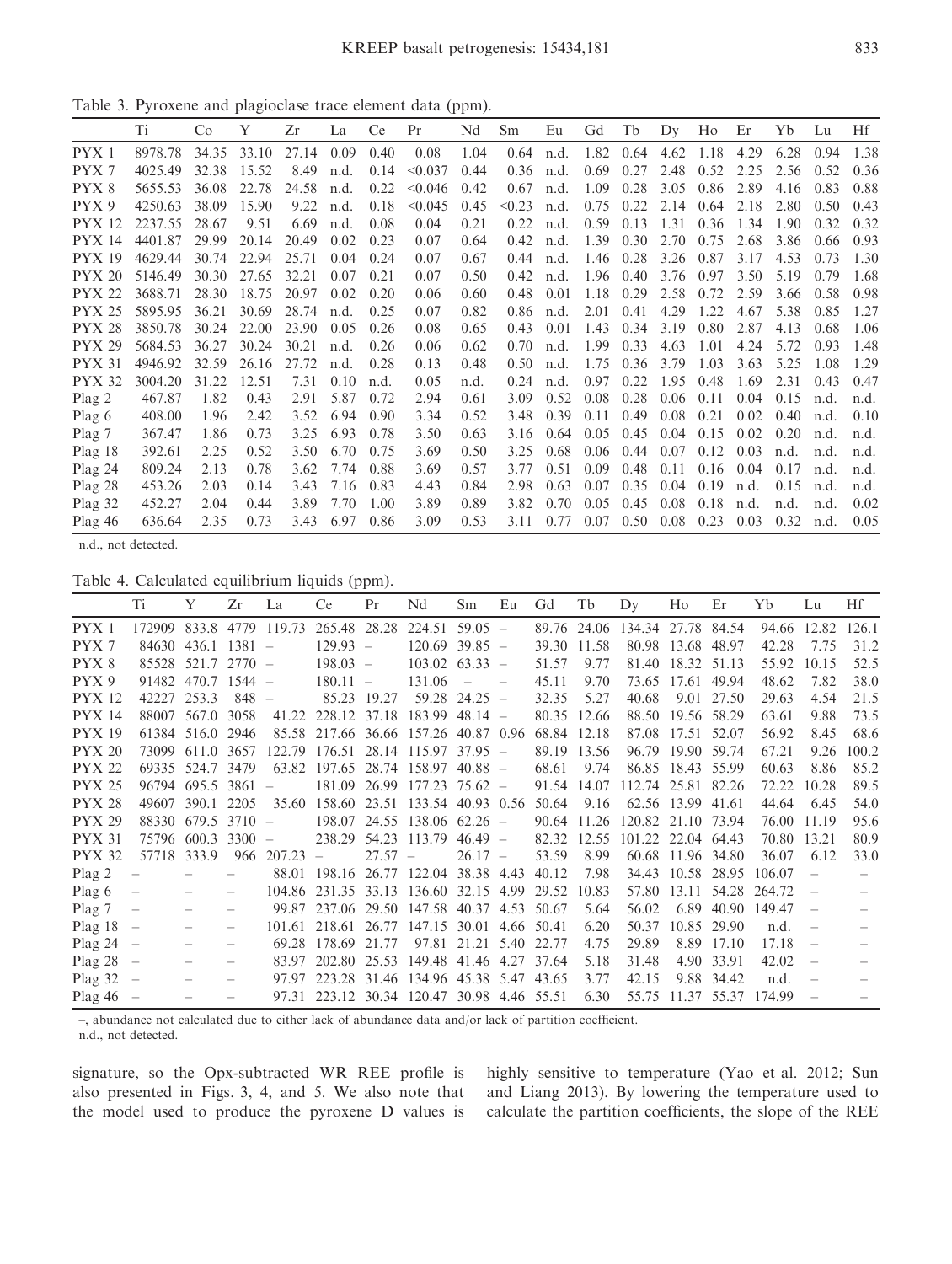|                                                                                                                                                                                                                                                                                                                                                                                                 |                                                                                                      |                                                                                                                | Table 5. Opx partition coefficients.                                                                                     |                                                                                                                                                                                                                                                                   |                                                                                                   |                                                                                            |                                                                                                                                                                                                                    |                                                                                                                                                                                                                                                                   |                                                                                                                                                                                                                                                                                             |                                                                                                                                                                                                                                                                                             |                                                                                                                                                                                                                                                                   |                                                                                                                                                                                                                                                                                             |                                                                                                                                                                                                |                                                                                        |                                                                                                                                                                                                                                                                      |                                                                                                                                                                                                                                                                                             |                                                                                                                                                                                                                                                                   |
|-------------------------------------------------------------------------------------------------------------------------------------------------------------------------------------------------------------------------------------------------------------------------------------------------------------------------------------------------------------------------------------------------|------------------------------------------------------------------------------------------------------|----------------------------------------------------------------------------------------------------------------|--------------------------------------------------------------------------------------------------------------------------|-------------------------------------------------------------------------------------------------------------------------------------------------------------------------------------------------------------------------------------------------------------------|---------------------------------------------------------------------------------------------------|--------------------------------------------------------------------------------------------|--------------------------------------------------------------------------------------------------------------------------------------------------------------------------------------------------------------------|-------------------------------------------------------------------------------------------------------------------------------------------------------------------------------------------------------------------------------------------------------------------|---------------------------------------------------------------------------------------------------------------------------------------------------------------------------------------------------------------------------------------------------------------------------------------------|---------------------------------------------------------------------------------------------------------------------------------------------------------------------------------------------------------------------------------------------------------------------------------------------|-------------------------------------------------------------------------------------------------------------------------------------------------------------------------------------------------------------------------------------------------------------------|---------------------------------------------------------------------------------------------------------------------------------------------------------------------------------------------------------------------------------------------------------------------------------------------|------------------------------------------------------------------------------------------------------------------------------------------------------------------------------------------------|----------------------------------------------------------------------------------------|----------------------------------------------------------------------------------------------------------------------------------------------------------------------------------------------------------------------------------------------------------------------|---------------------------------------------------------------------------------------------------------------------------------------------------------------------------------------------------------------------------------------------------------------------------------------------|-------------------------------------------------------------------------------------------------------------------------------------------------------------------------------------------------------------------------------------------------------------------|
|                                                                                                                                                                                                                                                                                                                                                                                                 |                                                                                                      |                                                                                                                |                                                                                                                          |                                                                                                                                                                                                                                                                   |                                                                                                   | Èr                                                                                         |                                                                                                                                                                                                                    |                                                                                                                                                                                                                                                                   |                                                                                                                                                                                                                                                                                             |                                                                                                                                                                                                                                                                                             |                                                                                                                                                                                                                                                                   |                                                                                                                                                                                                                                                                                             |                                                                                                                                                                                                | Éг                                                                                     | ÅЯ                                                                                                                                                                                                                                                                   | $\overline{z}$                                                                                                                                                                                                                                                                              |                                                                                                                                                                                                                                                                   |
| XX                                                                                                                                                                                                                                                                                                                                                                                              | 0.0519                                                                                               | 0.397                                                                                                          | 0.0057                                                                                                                   |                                                                                                                                                                                                                                                                   |                                                                                                   |                                                                                            | 0.0046                                                                                                                                                                                                             | 0.0108                                                                                                                                                                                                                                                            | 0.0150                                                                                                                                                                                                                                                                                      | 0.0203                                                                                                                                                                                                                                                                                      | 1.0267                                                                                                                                                                                                                                                            | 0344                                                                                                                                                                                                                                                                                        | 0.0425                                                                                                                                                                                         | 1.0507                                                                                 | 0.6663                                                                                                                                                                                                                                                               | 0.732                                                                                                                                                                                                                                                                                       |                                                                                                                                                                                                                                                                   |
| $\begin{array}{l} {\rm PXX\,7} \\ {\rm YXX\,8} \\ {\rm PXX\,9} \\ {\rm PXX\,11} \\ {\rm PXX\,12} \\ {\rm PXX\,20} \\ {\rm PXX\,20} \\ {\rm PXX\,21} \\ {\rm PXX\,22} \\ {\rm PXX\,23} \\ {\rm PXX\,24} \\ {\rm PXX\,25} \\ {\rm PXX\,27} \\ {\rm PXX\,28} \\ {\rm PXX\,29} \\ {\rm PXX\,29} \\ {\rm PXX\,20} \\ {\rm PXX\,21} \\ {\rm PXX\,22} \\ {\rm PXX\,24} \\ {\rm PXX\,25} \\ {\rm PXX\,$ | 0.0476                                                                                               | 0.0356                                                                                                         |                                                                                                                          | 0.0005                                                                                                                                                                                                                                                            |                                                                                                   | 0.0020                                                                                     |                                                                                                                                                                                                                    |                                                                                                                                                                                                                                                                   |                                                                                                                                                                                                                                                                                             |                                                                                                                                                                                                                                                                                             |                                                                                                                                                                                                                                                                   |                                                                                                                                                                                                                                                                                             |                                                                                                                                                                                                |                                                                                        |                                                                                                                                                                                                                                                                      | 0.0670                                                                                                                                                                                                                                                                                      |                                                                                                                                                                                                                                                                   |
|                                                                                                                                                                                                                                                                                                                                                                                                 |                                                                                                      |                                                                                                                |                                                                                                                          |                                                                                                                                                                                                                                                                   | 0.0011                                                                                            | 1.0022                                                                                     |                                                                                                                                                                                                                    |                                                                                                                                                                                                                                                                   |                                                                                                                                                                                                                                                                                             |                                                                                                                                                                                                                                                                                             |                                                                                                                                                                                                                                                                   |                                                                                                                                                                                                                                                                                             |                                                                                                                                                                                                |                                                                                        |                                                                                                                                                                                                                                                                      |                                                                                                                                                                                                                                                                                             |                                                                                                                                                                                                                                                                   |
|                                                                                                                                                                                                                                                                                                                                                                                                 | 0.0661<br>0.0465                                                                                     |                                                                                                                | 0.0089<br>0.0060                                                                                                         |                                                                                                                                                                                                                                                                   | 010                                                                                               | 0.0019                                                                                     |                                                                                                                                                                                                                    |                                                                                                                                                                                                                                                                   |                                                                                                                                                                                                                                                                                             |                                                                                                                                                                                                                                                                                             |                                                                                                                                                                                                                                                                   |                                                                                                                                                                                                                                                                                             |                                                                                                                                                                                                |                                                                                        |                                                                                                                                                                                                                                                                      |                                                                                                                                                                                                                                                                                             |                                                                                                                                                                                                                                                                   |
|                                                                                                                                                                                                                                                                                                                                                                                                 |                                                                                                      |                                                                                                                |                                                                                                                          |                                                                                                                                                                                                                                                                   |                                                                                                   | 0.0019                                                                                     |                                                                                                                                                                                                                    |                                                                                                                                                                                                                                                                   |                                                                                                                                                                                                                                                                                             |                                                                                                                                                                                                                                                                                             |                                                                                                                                                                                                                                                                   |                                                                                                                                                                                                                                                                                             |                                                                                                                                                                                                |                                                                                        |                                                                                                                                                                                                                                                                      |                                                                                                                                                                                                                                                                                             |                                                                                                                                                                                                                                                                   |
|                                                                                                                                                                                                                                                                                                                                                                                                 |                                                                                                      |                                                                                                                |                                                                                                                          |                                                                                                                                                                                                                                                                   |                                                                                                   | 0.0019                                                                                     |                                                                                                                                                                                                                    |                                                                                                                                                                                                                                                                   |                                                                                                                                                                                                                                                                                             |                                                                                                                                                                                                                                                                                             |                                                                                                                                                                                                                                                                   |                                                                                                                                                                                                                                                                                             |                                                                                                                                                                                                |                                                                                        |                                                                                                                                                                                                                                                                      |                                                                                                                                                                                                                                                                                             |                                                                                                                                                                                                                                                                   |
|                                                                                                                                                                                                                                                                                                                                                                                                 |                                                                                                      |                                                                                                                |                                                                                                                          |                                                                                                                                                                                                                                                                   |                                                                                                   |                                                                                            |                                                                                                                                                                                                                    |                                                                                                                                                                                                                                                                   |                                                                                                                                                                                                                                                                                             |                                                                                                                                                                                                                                                                                             |                                                                                                                                                                                                                                                                   |                                                                                                                                                                                                                                                                                             |                                                                                                                                                                                                |                                                                                        |                                                                                                                                                                                                                                                                      |                                                                                                                                                                                                                                                                                             |                                                                                                                                                                                                                                                                   |
|                                                                                                                                                                                                                                                                                                                                                                                                 |                                                                                                      |                                                                                                                |                                                                                                                          |                                                                                                                                                                                                                                                                   |                                                                                                   |                                                                                            |                                                                                                                                                                                                                    |                                                                                                                                                                                                                                                                   |                                                                                                                                                                                                                                                                                             |                                                                                                                                                                                                                                                                                             |                                                                                                                                                                                                                                                                   |                                                                                                                                                                                                                                                                                             |                                                                                                                                                                                                |                                                                                        |                                                                                                                                                                                                                                                                      |                                                                                                                                                                                                                                                                                             |                                                                                                                                                                                                                                                                   |
|                                                                                                                                                                                                                                                                                                                                                                                                 | $\begin{array}{l} 0.0530 \\ 0.0500 \\ 0.0507 \\ 0.0704 \\ 0.0708 \\ 0.0668 \\ 0.0609 \\ \end{array}$ | $\begin{array}{r} 0.0437 \\ 0.0338 \\ 0.0375 \\ 0.0355 \\ 0.0426 \\ 0.0437 \\ 0.0437 \\ 0.0437 \\ \end{array}$ | $\begin{array}{l} 0.0079 \\ 0.0067 \\ 0.0081 \\ 0.0088 \\ 0.0088 \\ 0.0082 \\ 0.0074 \\ 0.0095 \\ 0.0095 \\ \end{array}$ | $\begin{array}{l} 0.0005\\ 0.0005\\ 0.0005\\ 0.0005\\ 0.0006\\ 0.0006\\ 0.0006\\ 0.0007\\ 0.0006\\ 0.0006\\ 0.0006\\ 0.0006\\ 0.0006\\ 0.0006\\ 0.0006\\ 0.0006\\ 0.0006\\ 0.0006\\ 0.0006\\ 0.0006\\ 0.0006\\ 0.0006\\ 0.0006\\ 0.0006\\ 0.0006\\ 0.0006\\ 0.00$ | $\begin{array}{l} 0.0012 \\ 0.0012 \\ 0.0012 \\ 0.0014 \\ 0.0014 \\ 0.0013 \\ 0.0013 \end{array}$ | $\begin{array}{c} 0.0023 \\ 0.0023 \\ 0.0023 \\ 0.0026 \\ 0.0024 \\ 0.0024 \\ \end{array}$ | $\begin{array}{l} 0.0036 \\ 0.0041 \\ 0.0033 \\ 0.0033 \\ 0.0034 \\ 0.0034 \\ 0.0034 \\ 0.0035 \\ 0.0041 \\ 0.0044 \\ 0.0044 \\ 0.0044 \\ 0.0044 \\ 0.0044 \\ 0.0035 \\ 0.0004 \\ 0.0035 \\ 0.0035 \\ \end{array}$ | $\begin{array}{l} 0.0090\\ 0.0106\\ 0.0085\\ 0.0088\\ 0.0088\\ 0.0008\\ 0.0010\\ 0.0111\\ 0.0111\\ 0.0111\\ 0.0111\\ 0.0111\\ 0.0111\\ 0.0101\\ 0.0101\\ 0.0101\\ 0.0108\\ 0.0108\\ 0.0108\\ 0.0108\\ 0.0108\\ 0.0108\\ 0.0108\\ 0.0108\\ 0.0108\\ 0.0108\\ 0.01$ | $\begin{array}{r} 0.0128 \\ 0.0152 \\ 0.0111 \\ 0.0130 \\ 0.0130 \\ 0.0135 \\ 0.0135 \\ 0.0136 \\ 0.0138 \\ 0.0138 \\ 0.0139 \\ 0.0133 \\ 0.0133 \\ 0.0133 \\ 0.0139 \\ 0.0139 \\ 0.0139 \\ 0.0139 \\ 0.0139 \\ 0.0139 \\ 0.0139 \\ 0.0139 \\ 0.0139 \\ 0.0139 \\ 0.0139 \\ 0.0139 \\ 0.01$ | $\begin{array}{l} 0.0176 \\ 0.0211 \\ 0.0166 \\ 0.0181 \\ 0.0173 \\ 0.0173 \\ 0.0203 \\ 0.0213 \\ 0.0203 \\ 0.0203 \\ 0.0230 \\ 0.0213 \\ 0.0031 \\ 0.0013 \\ 0.0013 \\ 0.0001 \\ 0.0001 \\ 0.0001 \\ 0.0001 \\ 0.0001 \\ 0.0000 \\ 0.0000 \\ 0.0000 \\ 0.0000 \\ 0.0000 \\ 0.0000 \\ 0.00$ | $\begin{array}{r} 0.0235\\ 0.0286\\ 0.0223\\ 0.0243\\ 0.0233\\ 0.0233\\ 0.0233\\ 0.0236\\ 0.0280\\ 0.0280\\ 0.0243\\ 0.0243\\ 0.0245\\ 0.0245\\ 0.0245\\ 0.0245\\ 0.0245\\ 0.0245\\ 0.0245\\ 0.0245\\ 0.0245\\ 0.0245\\ 0.0245\\ 0.0245\\ 0.0245\\ 0.0245\\ 0.02$ | $\begin{array}{r} 0.0306 \\ 0.0375 \\ 0.0221 \\ 0.0322 \\ 0.0303 \\ 0.0305 \\ 0.0308 \\ 0.0308 \\ 0.0308 \\ 0.031 \\ 0.0381 \\ 0.0331 \\ 0.0333 \\ 0.0374 \\ 0.0333 \\ 0.0374 \\ 0.0331 \\ 0.0331 \\ 0.0332 \\ 0.0331 \\ 0.0332 \\ 0.0333 \\ 0.0334 \\ 0.0333 \\ 0.0334 \\ 0.0333 \\ 0.033$ | $\begin{array}{r} 0.0382 \\ 0.0469 \\ 0.0469 \\ 0.0363 \\ 0.0404 \\ 0.0382 \\ 0.0383 \\ 0.0487 \\ 0.0487 \\ 0.0487 \\ 0.0477 \\ 0.0477 \\ 0.0478 \\ 0.0408 \\ 0.0403 \\ 0.0403 \\ \end{array}$ | 0.0459<br>0.0565<br>0.0437<br>0.0466<br>0.0486<br>0.0622<br>0.0622<br>0.0573<br>0.0573 | $\begin{array}{l} 0.0606\\ 0.0744\\ 0.0576\\ 0.0607\\ 0.0607\\ 0.0607\\ 0.0607\\ 0.071\\ 0.071\\ 0.071\\ 0.071\\ 0.071\\ 0.071\\ 0.071\\ 0.073\\ 0.007\\ 0.000\\ 0.000\\ 0.000\\ 0.000\\ 0.000\\ 0.000\\ 0.000\\ 0.000\\ 0.000\\ 0.000\\ 0.000\\ 0.000\\ 0.000\\ 0.$ | $\begin{array}{r} 0.0821 \\ 0.0657 \\ 0.0670 \\ 0.0707 \\ 0.0801 \\ 0.0810 \\ 0.0833 \\ 0.0828 \\ 0.0822 \\ 0.0811 \\ 0.0819 \\ 0.0819 \\ 0.0819 \\ 0.0819 \\ 0.0819 \\ 0.0819 \\ 0.0819 \\ 0.0819 \\ 0.0819 \\ 0.0819 \\ 0.0819 \\ 0.0819 \\ 0.0819 \\ 0.0819 \\ 0.0819 \\ 0.0819 \\ 0.08$ | $\begin{array}{l} 0.0117\\ 0.0168\\ 0.0113\\ 0.0114\\ 0.0127\\ 0.0137\\ 0.0137\\ 0.0137\\ 0.0137\\ 0.0138\\ 0.0136\\ 0.0138\\ 0.0139\\ 0.0139\\ 0.0139\\ 0.0139\\ 0.0139\\ 0.0139\\ 0.0139\\ 0.0139\\ 0.0139\\ 0.0139\\ 0.0139\\ 0.0139\\ 0.0139\\ 0.0139\\ 0.01$ |
|                                                                                                                                                                                                                                                                                                                                                                                                 |                                                                                                      |                                                                                                                |                                                                                                                          |                                                                                                                                                                                                                                                                   |                                                                                                   |                                                                                            |                                                                                                                                                                                                                    |                                                                                                                                                                                                                                                                   |                                                                                                                                                                                                                                                                                             |                                                                                                                                                                                                                                                                                             |                                                                                                                                                                                                                                                                   |                                                                                                                                                                                                                                                                                             |                                                                                                                                                                                                |                                                                                        |                                                                                                                                                                                                                                                                      |                                                                                                                                                                                                                                                                                             |                                                                                                                                                                                                                                                                   |
|                                                                                                                                                                                                                                                                                                                                                                                                 |                                                                                                      | 0.0481                                                                                                         |                                                                                                                          |                                                                                                                                                                                                                                                                   |                                                                                                   |                                                                                            |                                                                                                                                                                                                                    |                                                                                                                                                                                                                                                                   |                                                                                                                                                                                                                                                                                             |                                                                                                                                                                                                                                                                                             |                                                                                                                                                                                                                                                                   |                                                                                                                                                                                                                                                                                             |                                                                                                                                                                                                |                                                                                        |                                                                                                                                                                                                                                                                      |                                                                                                                                                                                                                                                                                             |                                                                                                                                                                                                                                                                   |
|                                                                                                                                                                                                                                                                                                                                                                                                 | 0.0644                                                                                               | 0.0445                                                                                                         |                                                                                                                          |                                                                                                                                                                                                                                                                   |                                                                                                   |                                                                                            |                                                                                                                                                                                                                    |                                                                                                                                                                                                                                                                   |                                                                                                                                                                                                                                                                                             |                                                                                                                                                                                                                                                                                             |                                                                                                                                                                                                                                                                   |                                                                                                                                                                                                                                                                                             |                                                                                                                                                                                                |                                                                                        |                                                                                                                                                                                                                                                                      |                                                                                                                                                                                                                                                                                             |                                                                                                                                                                                                                                                                   |
| PYX31                                                                                                                                                                                                                                                                                                                                                                                           | 0.0653                                                                                               | 0436                                                                                                           | 1.0084                                                                                                                   |                                                                                                                                                                                                                                                                   |                                                                                                   | 0.0023                                                                                     |                                                                                                                                                                                                                    |                                                                                                                                                                                                                                                                   |                                                                                                                                                                                                                                                                                             |                                                                                                                                                                                                                                                                                             |                                                                                                                                                                                                                                                                   |                                                                                                                                                                                                                                                                                             |                                                                                                                                                                                                |                                                                                        |                                                                                                                                                                                                                                                                      |                                                                                                                                                                                                                                                                                             |                                                                                                                                                                                                                                                                   |
| PYX 32                                                                                                                                                                                                                                                                                                                                                                                          | 0.0520                                                                                               | 0.0375                                                                                                         | 0.0076                                                                                                                   | 0.0005                                                                                                                                                                                                                                                            |                                                                                                   | 0.0019                                                                                     |                                                                                                                                                                                                                    | .0091                                                                                                                                                                                                                                                             |                                                                                                                                                                                                                                                                                             |                                                                                                                                                                                                                                                                                             |                                                                                                                                                                                                                                                                   |                                                                                                                                                                                                                                                                                             |                                                                                                                                                                                                |                                                                                        |                                                                                                                                                                                                                                                                      |                                                                                                                                                                                                                                                                                             |                                                                                                                                                                                                                                                                   |
|                                                                                                                                                                                                                                                                                                                                                                                                 | Calculated at $1350$ °C.                                                                             |                                                                                                                |                                                                                                                          |                                                                                                                                                                                                                                                                   |                                                                                                   |                                                                                            |                                                                                                                                                                                                                    |                                                                                                                                                                                                                                                                   |                                                                                                                                                                                                                                                                                             |                                                                                                                                                                                                                                                                                             |                                                                                                                                                                                                                                                                   |                                                                                                                                                                                                                                                                                             |                                                                                                                                                                                                |                                                                                        |                                                                                                                                                                                                                                                                      |                                                                                                                                                                                                                                                                                             |                                                                                                                                                                                                                                                                   |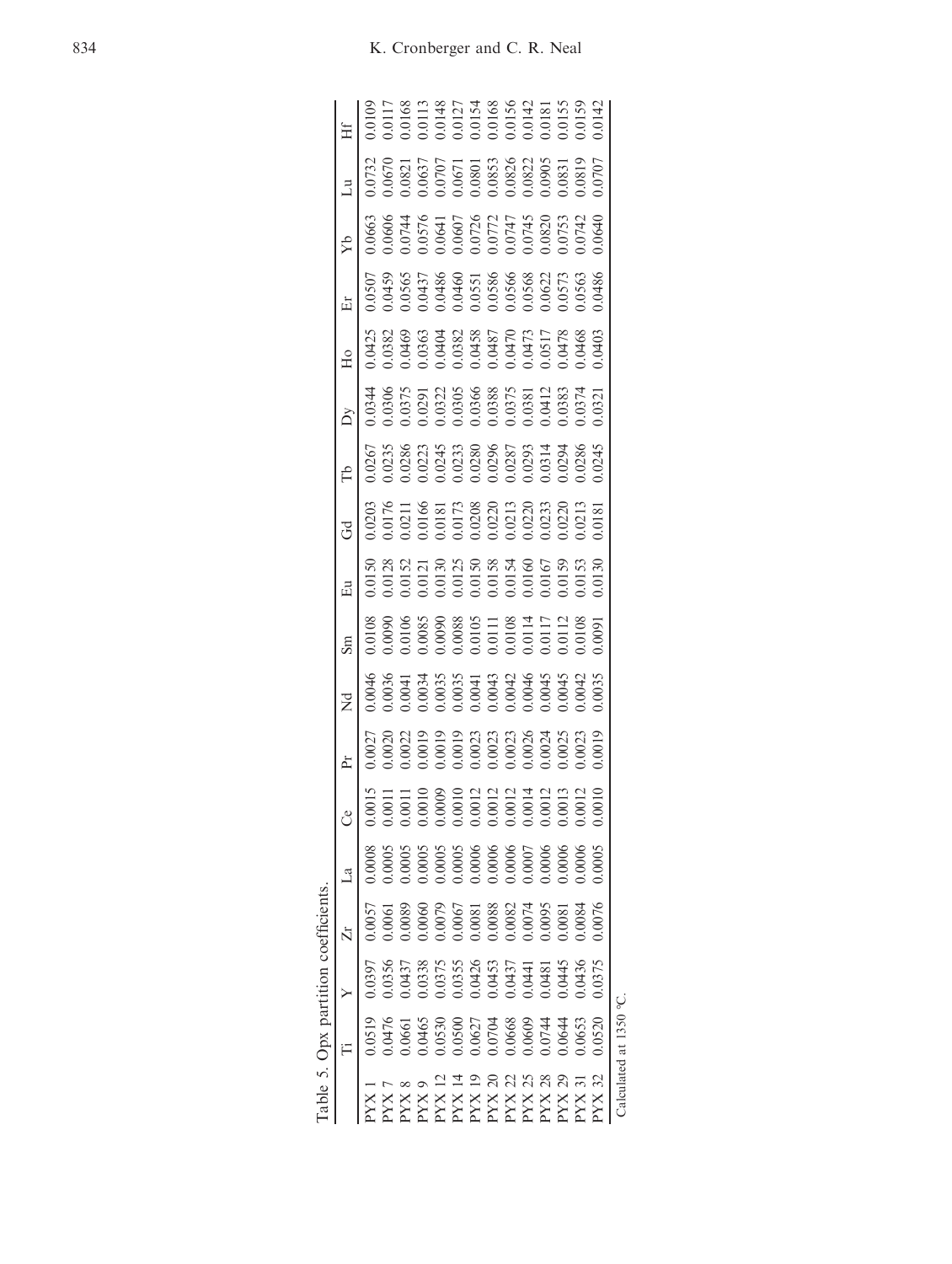

Fig. 4. Plagioclase chondrite-normalized REE data. Plagioclase mineral REE data normalized to chondrite in black. As in Fig. 3, the black-dashed line is 15434,181 whole rock (WR) from Simon et al. (1988) and the black-dotted/ dashed line is the Opx-subtracted WR composition. Plagioclase equilibrium liquid REE data normalized to chondrite in gray. Chondrite REE data from Anders and Grevesse (1989).

profile can be changed. Changing the temperature from 1350 °C to 1250 °C produces equilibrium liquid REE profiles that are more "KREEP-like" (compare Fig. 3 with Fig. 5a), but higher relative to the WR and Opxsubtracted WR values. If the temperature is progressively lowered to 1050 °C, the Opx equilibrium liquids are no longer distinct from the Opx-subtracted WR composition, and would likely represent an accumulation of phenocrysts (Fig. 5a–e). If this is the case, then the Opx-subtracted WR composition would represent the true liquid composition (Figs. 3 and 5a, 5f). Therefore, the temperature at which the Opx formed is key to determining whether the Opx are phenocrysts or xenocrysts/antecrysts. Apollo 15 KREEP basalt 15386 reached its liquidus at 1200 °C to 1180 °C, and at 1172 °C began to crystallize low-Ca Pyroxene, high-An plagioclase, and olivine (Rutherford et al. 1996). Furthermore, temperatures calculated for Opx, using major element compositions from the reported WR composition and the high-K KREEP composition of Warren (1989) as an approximation for the Opxsubtracted WR (high-K KREEP and the Opxsubtracted WR are very similar in REE, Y, Ti, Zr, and Hf abundances; e.g., Fig. 5f) using the methods of Putirka (2008) (iteratively solving equations 28a and 29c).

We constructed a series of figures plotting  $[Ce/Sm]_N$ versus  $\left[\text{Gd/Yb}\right]_{N}$  ratios (Fig. 5b–e) to compare each of the Opx equilibrium liquids to the Opx-subtracted WR in 100 °C increments starting at 1350 °C and decreasing to 1050 °C. Crystallization temperatures varied from 1167 °C to 1274 °C (average 1230 °C) using 15434,181 WR, and from 1145 °C to 1243 °C (average 1206 °C) using Warren (1989) high-K KREEP as the parental magma when calculated using the methods of Putirka (2008). If the Opx crystals are phenocrysts, then the calculated temperature for Opx saturation should be approximately 1050 °C (Fig. 5a and e); the temperature calculations and experimental work using 15386 (Rutherford et al. 1996), however, range in temperature from 1274  $\degree$ C to 1145  $\degree$ C, and thus remain distinct from the Opx-subtracted WR (Fig. 5c and 5d). This result is inconsistent with Opx being a true phenocryst phase in 15434,181.

Unlike the pyroxenes, the plagioclase equilibrium liquid REE profiles are subparallel to that of the WR and the Opx-subtracted WR, but plot equal to or below it (Fig. 4). This observation is consistent with plagioclase being a relatively early crystallizing phase. With the equilibrium liquids of the Opx crystals suggesting it is a relatively late-stage phase (i.e., they plot at or above the Opx-subtracted WR values— Fig. 3), the large Opx crystals are then "tramp" crystals and thus the liquid the plagioclase formed from would be the Opx-subtracted WR, similar to high-K KREEP (Warren 1989; Fig. 5f).

The compositional variation seen in constituent phases is particularly important when considering the petrogenesis of 15434,181. The large Mg-rich, Ca-poor pyroxenes contain increasing Fe and Ca found toward the rims to form Fe-pigeonite-to-augite overgrowths (Figs. 1c and 2). This variation could be due to limited fractional crystallization in a magma chamber (Taylor et al. 2012). The magma chamber is possibly formed as a lopolith or laccolith in the crust of the Moon at a point of neutral buoyancy (cf. Wieczorek et al. 2001). However, the original two-stage cooling history invoked for 15434,181 (Ryder 1987) is not required if the large Opx crystals are tramp crystals. The data presented here are consistent with the Opx crystals being a product of an earlier and unrelated magma experiencing relatively slow cooling. These Opx were then incorporated into the 15434,181 parent magma. If pigeonite–augite overgrowths and plagioclase cocrystallized, this could explain the observations of plagioclase laths penetrating the outer portions (Fig. 1b, 1c) of the large pyroxene crystals. Relatively rapid cooling produced the plagioclase laths, with average rates of approximately  $4.3$  °C h<sup>-1</sup>, calculated following the Grove and Walker (1977) method (Fig. 6). This suggests two things (1) the majority of plagioclase crystals began crystallizing on the lunar surface and (2) the rate of cooling for the plagioclase is not consistent with the plagioclasepyroxene intergrowths, unless the pigeonite–augite overgrowths are also formed on the lunar surface during lava flow crystallization.

In addition to plagioclase being intergrown with pigeonite–augite, in some instances, it is also intergrown with Opx. Notably, the plagioclase data form two distinct compositional groups (Fig. 7). The analyzed plagioclase found as intergrowths in the Opx are all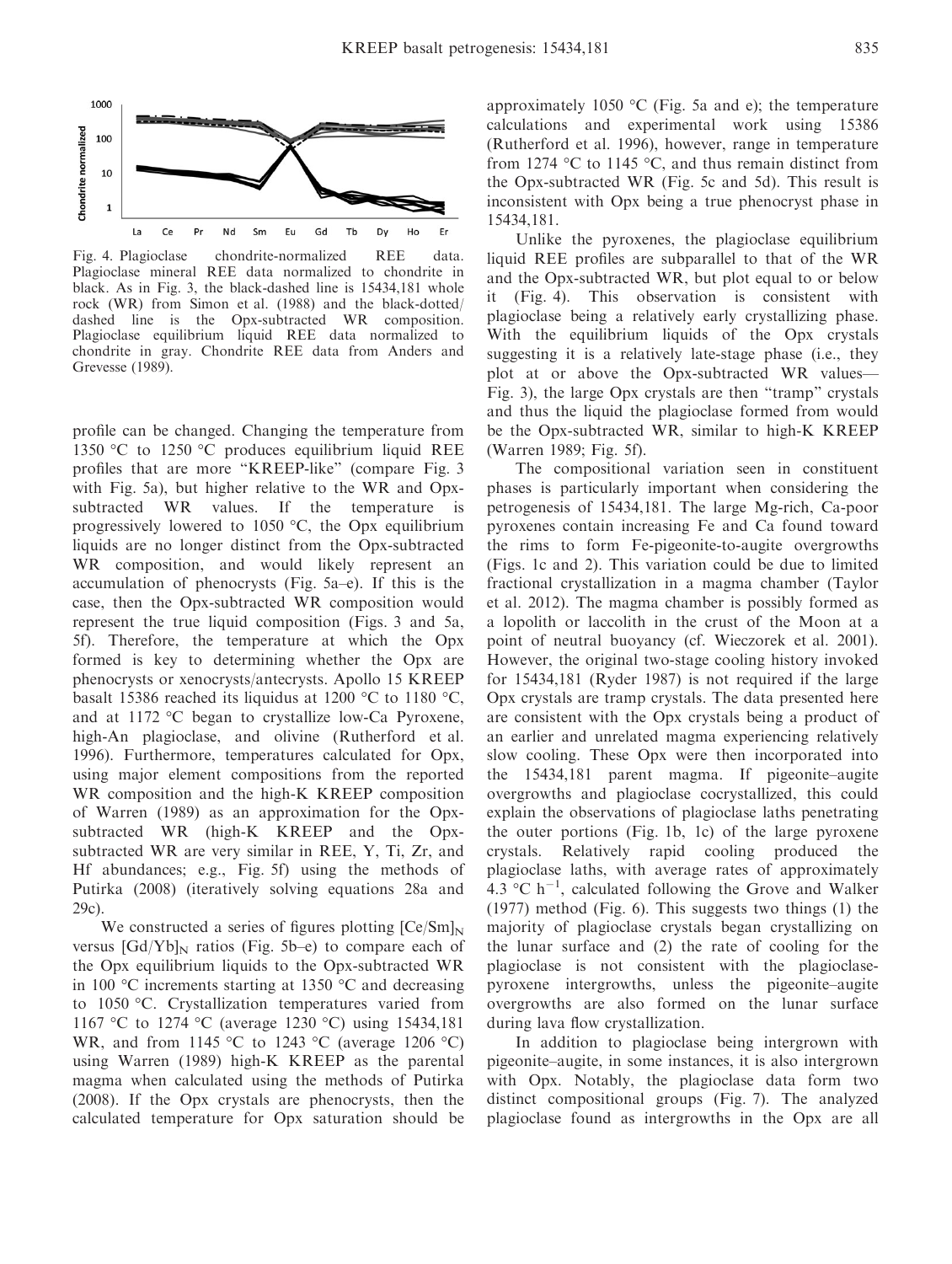

Fig. 5. a) Pyroxene REE equilibrium liquid of PX19 normalized to chondrite and calculated in 100 °C increments starting at 1050 °C and going to 1350 °C. Liquids calculated at 1250 °C are more KREEP-like than 1350 °C but enriched above and subparallel to the whole rock (WR) and Opx-subtracted WR. Liquids calculated at 1050 °C are KREEP-like and parallel to and consistent with the OPX-subtracted WR. Chondrite REE data from Anders and Grevesse (1989). (b, c, d, and e):  $[Ce/Sm]_N$ versus [Gd/Yb]<sub>N</sub> plots of the Opx equilibrium liquids in 100 °C intervals: Opx-subtracted WR—diamond; average Opx equilibrium liquid—triangle; KREEP basalt 15386 included for comparison as it is the best known pristine/endogenous KREEP basalt (composition from Neal and Kramer 2003, 2006)—square; high-K KREEP from Warren (1989)—X symbol. Opx equilibrium liquids from 1350 °C to 1150 °C (b, c, and d) are distinct from the Opx-subtracted WR. At 1050 °C (e), the Opx equilibrium liquids are consistent from the Opx-subtracted WR. f) Chondrite-normalized REE plot showing the 15434,181 WR composition (Simon et al. 1988; black-dashed line), the Opx-subtracted WR composition (black-dotted/dashed line), high-K KREEP (Warren 1989; gray line), and KREEP basalt 15386 (Neal and Kramer 2003, 2006; Ti abundance from Vaniman and Papike [1980] gray dashed line). This diagram demonstrates the similarity between the Opx-subtracted WR and the high-K KREEP composition of Warren (1989). Chondrite REE data from Anders and Grevesse (1989).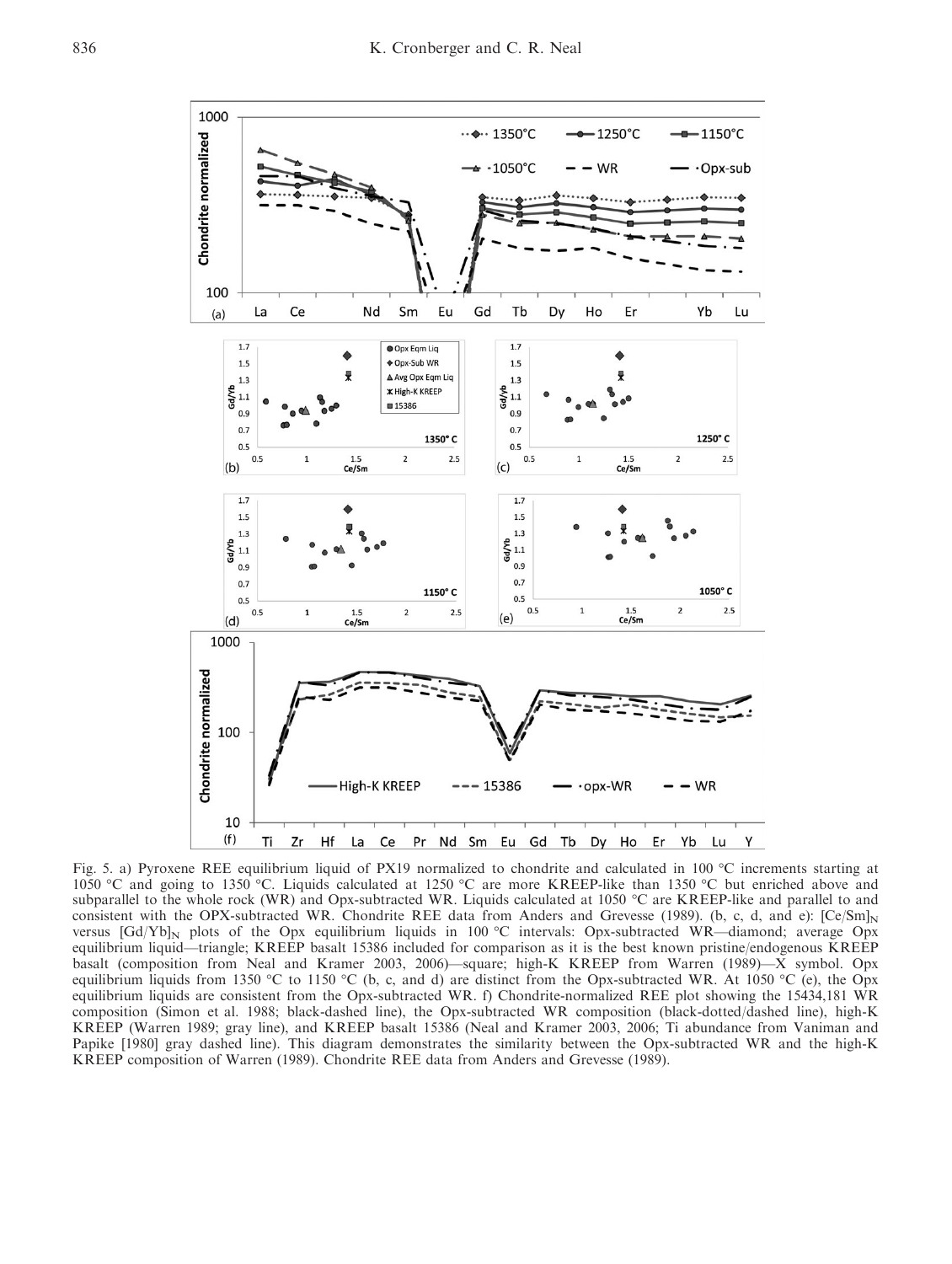

Fig. 6. Plagioclase cooling rate was calculated following Grove and Walker (1977) using the minor axis of plagioclase as measured by ImageJ (Schneider et al. 2012) during crystal size distribution analysis (Cronberger and Neal 2013). The average cooling rate is 4.3  $^{\circ}$ C h<sup>-1</sup> .

found within the higher An grouping  $(>\text{An}_{92.5})$ highlighted in Fig. 7). This relationship indicates that either initially the 15434 parent magma crystallized Opx (as an overgrowth on the large crystals) and high-An plagioclase (along with high-An plagioclase in the groundmass; Fig. 7), or the intergrown plagioclase crystals were formed with the Opx crystals from an unrelated magma (see below). The remaining lower An plagioclases are formed subsequently within the groundmass and pigeonite–augite overgrowths, probably on the lunar surface post eruption.

In order to compare the 15434 equilibrium liquid data with KREEP basalts, we compiled a list of all KREEP basalt analyses from the literature for Ce (representative of the LREE), Zr, and Hf. This compilation omitted data were analyzed by instrumental neutron activation (INA). Due to the poor sensitivity, accuracy, and precision of INA in quantifying Zr, especially in the 1970–2000 time frame when most of the analyses were undertaken, defining precise Zr/Hf ratios using these data is not possible. For example, Salpas et al. (1987) reported INA analyses of KREEP basalt clasts in Apollo 17 breccia 72275 and concluded they came from a unique source. The Zr/Hf ratio should exhibit relative uniformity but instead yields a chondritic average of 37.7, but with an error of  $\pm 9$  (2sigma). In Figs. 8a–c, the 15434 Opx equilibrium liquids are compared with high-K KREEP, the WR composition of 15434,181, and KREEP basalts (see



Fig. 7. TiO<sub>2</sub> (wt%) versus An plot for plagioclase in 15434,181: Note the gap at An 92.5 defined by the dashed line. Compositions of penetrative plagioclase intergrowths with Opx shown as triangles, plagioclase intergrown with pigeonite–augite are shown as diamonds, and groundmass plagioclase as circles.

figure caption for samples and data references). Equilibrium liquid  $Zr/Hf$  ratios (30.5–55.0, average of 42.5) overlap the WR and bulk Moon values (41.0 and  $\approx$ 44.8, respectively; e.g., Taylor 1982). Increasing the Zr/Hf ratio of a magma to suprachondritic levels can be achieved by crystal fractionation of ilmenite (e.g., McKay et al. 1986; Nakamura et al. 1986), where Hf is slightly less incompatible in ilmenite than Zr. These ratios suggest that the equilibrium liquids either experienced ilmenite removal during Opx crystallization or they incorporated a component that had already experienced ilmenite fractionation. The WR Zr/Hf ratio is similar to the bulk Moon value and chondritic meteorites (e.g., Anders and Grevesse 1989) (Fig. 8a), suggesting that the 15434 parent magma did not crystallize ilmenite and that the Opx crystals are unrelated to the parent magma composition. As KREEP is formed after the removal of ilmenite from the LMO (e.g., Snyder et al. 1992; Elkins-Tanton et al. 2002, 2011), incorporation of a KREEP component during early Opx crystallization is a plausible explanation for the equilibrium liquid compositions. The Opx equilibrium liquids have approximately chondritic (37.9)  $Zr/Hf$  ratios (38.1–39.6) extending to suprachondritic values of 40.5–55.1. However, the WR Zr and Hf abundances are generally well below those of the equilibrium liquids (Fig. 8a). This discrepancy could be explained by late-stage crystallization of zircon. Dickinson and Hess (1982) concluded that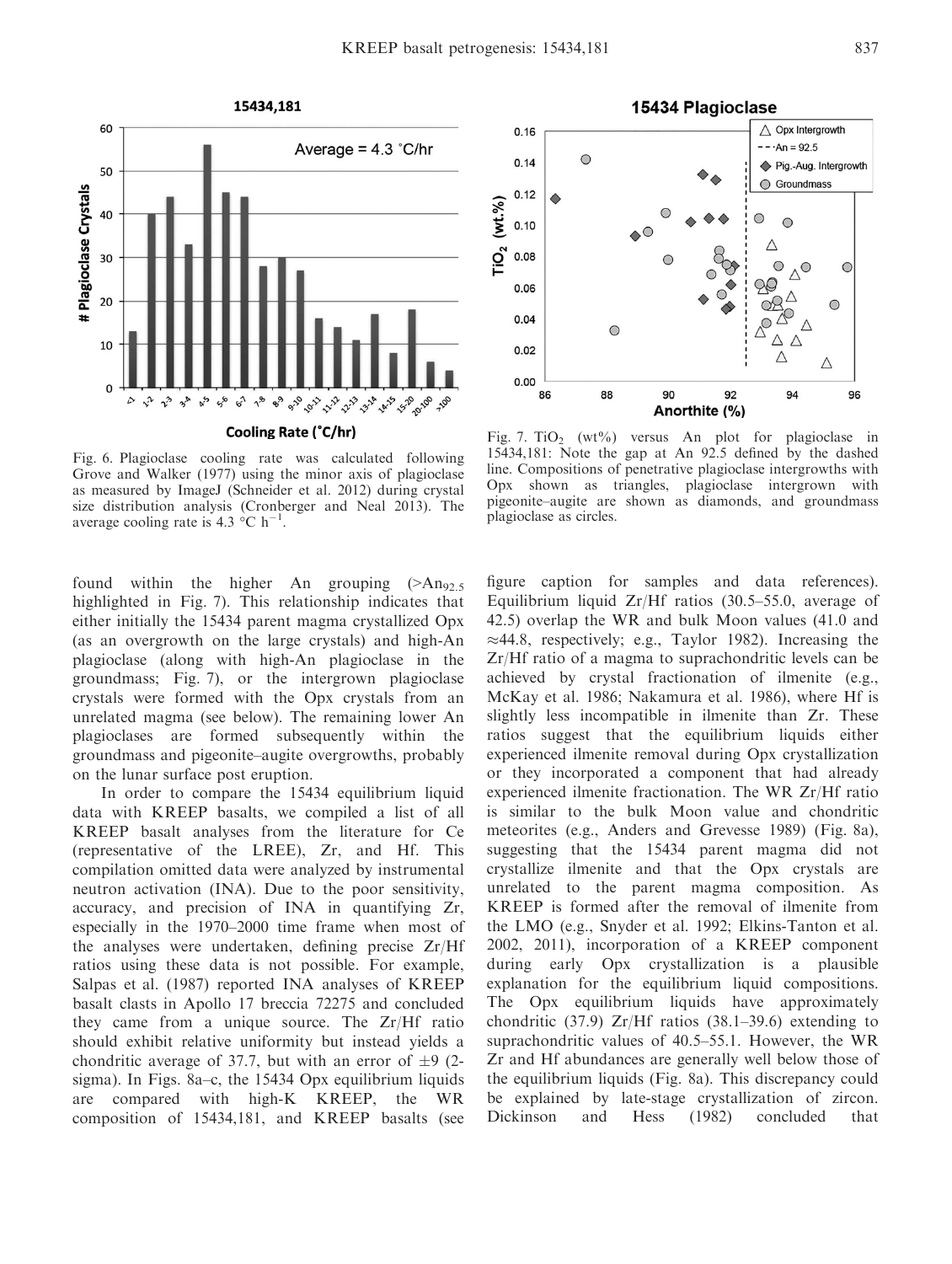

Fig. 8. Incompatible element relationships between the Opx equilibrium liquids (this study) compared to the chondritic ratio (Anders and Grevesse 1989), high-K KREEP (Warren 1989), the 15434 whole rock (WR) composition (Simon et al. 1988) and various KREEP basalts (Church et al. 1972; Vaniman and Papike 1980; Warren et al. 1983; Neal and Kramer 2006). Note that the majority of the Opx equilibrium liquids have suprachondritic Zr/Hf, Zr/Ce, and Hf/Ce ratios, as does the 15434 WR compositions. The KREEP basalts and high-K KREEP are at or below the chondritic ratio.

approximately 9000 ppm Zr was required to stabilize zircon in lunar basaltic magmas. Equilibrium liquid values for the early crystallizing Opx reach to over 5000 ppm (Fig. 8b), so having zircon crystallizing later in the sequence is feasible, which would move the WR Zr/Hf, Zr/Ce, and Hf/Ce back toward chondritic values (Fig. 8c). Clearly, the large Opx crystals in 15434,181 crystallized from a magma that was, for the most part, distinct from the compositions of known KREEP basalts.

## Antecryst or xenocryst origin for Opx?

Opx equilibrium liquids and the Opx-subtracted WR could be distantly related. Opx equilibrium liquids (enriched over and subparallel to the Opx-subtracted WR; Fig. 3) could form the parental liquid of the Opxsubtracted WR, if the generally incompatible trace elements (REEs, Zr, Hf) were lowered by removal of minor phases (e.g., phosphates, zircon, etc.), to levels represented by the KREEP basalts (Fig. 8). Alternatively, the Opx formed were from an unrelated KREEP-rich liquid. In an attempt to distinguish between a xenocryst or antecryst origin for the large Opx crystals, a model was constructed to generate the Opx-subtracted WR from the most primitive Opx equilibrium liquid. If mineral phases that incorporate REEs such as phosphates, (particularly whitlockite, a common accessory mineral in KREEP basalts; e.g., Taylor et al. 2012) and zircon (as Zr is enriched within the equilibrium liquids and associated with KREEP basalts; e.g., Nemchin et al. 2008) were to crystallize, the resulting magma could have a REE profile similar to that of the WR. Using the equilibrium liquid calculated from pyroxene PX12 (which has the highest Mg#, and was likely the earliest of the measured Opx crystals to form) as the initial liquid, fractional crystallization modeling was conducted that removed varying abundances of pyroxene, plagioclase, whitlockite (D values from Jolliff et al. 1993), and zircon (D values from Irving and Frey 1984). However, this approach could not reproduce the Opx-subtracted WR. We therefore conclude that the large pyroxene crystals should be classified as xenocrysts because they are wholly unrelated to the WR. This conclusion has implications for the plagioclase crystals seen protruding into the Opx cores of these large crystals that fall within the high-An grouping (Fig. 7). As noted above, it is feasible that incorporation of the large Opx crystals into the 15434 parent magma resulted in an Opx overgrowth that graded into pigeonite and augite that cocrystallized with plagioclase. The caveat would be that as crystallization proceeded, the An content of the plagioclase decreased. Alternatively, these Opxplagioclase intergrowths formed with the Opx crystals in a magma were unrelated to 15434, but had the same composition at the high-An groundmass plagioclase in 15434. Incorporation into the 15434 parent magma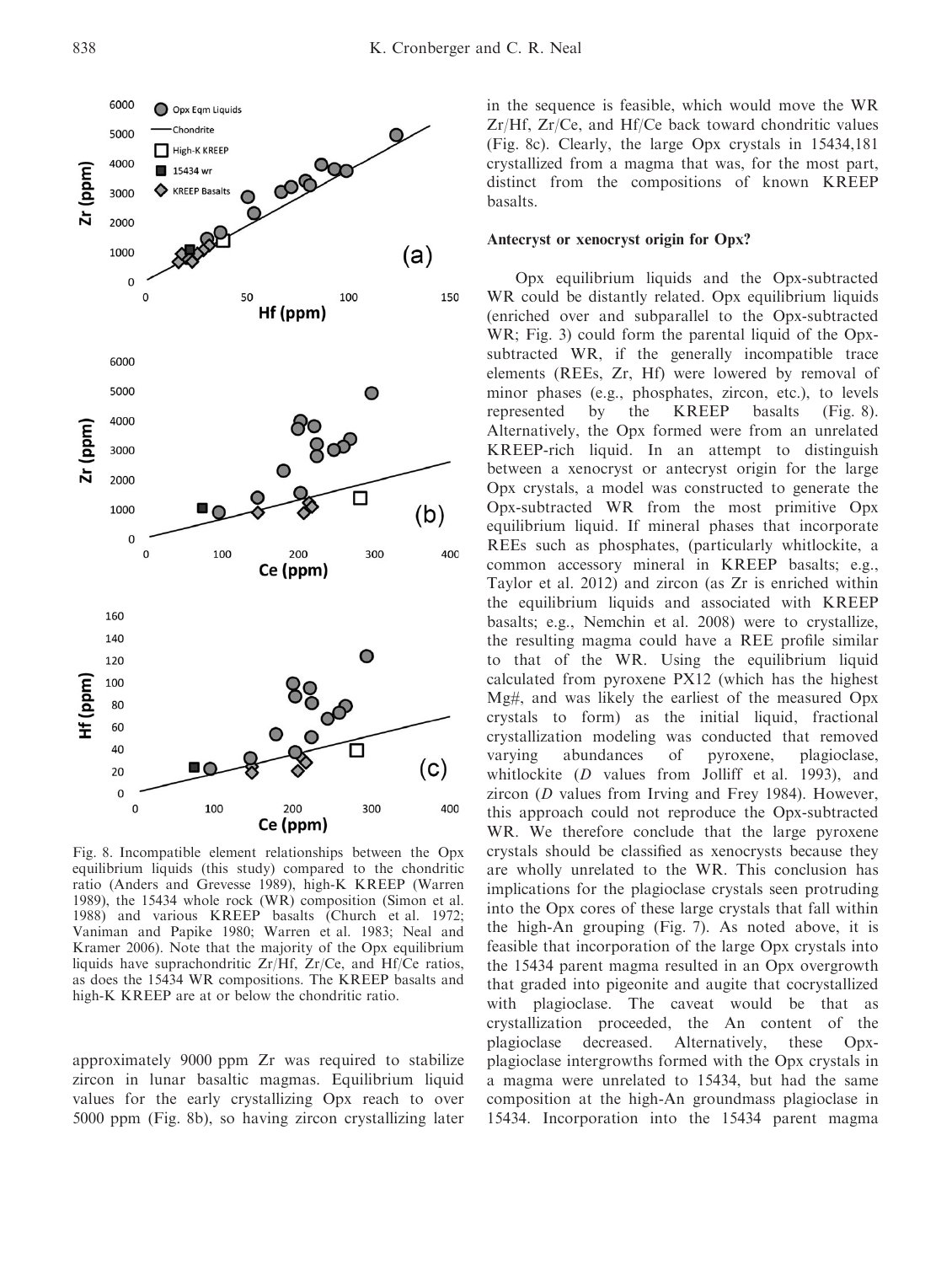resulted in pigeonite-to-augite overgrowths and cocrystallization of plagioclase of the low-An grouping. Initial crystallization of this latter scenario started with the high-An groundmass plagioclase followed by the pigeonite-to-augite overgrowths that cocrystallized with low-An plagioclase. On the basis of the data presented here, it is difficult to distinguish between these two crystallization environments.

### **CONCLUSIONS**

Contrary to previous work on 15434,181 (and 188), the data reported here indicate that the large Opx crystals in KREEP basalt sample 15434, thin section 181, are not phenocrysts but xenocrysts. Therefore, the true WR composition should be that reported by Simon et al. (1988) with the contribution from the Opx xenocrysts removed. These Opx xenocrysts are likely to have formed at depth in their KREEPy parental liquid that was richer in incompatible trace elements relative to high-K KREEP, the 15434,181 WR composition, the Opx-subtracted WR composition, and what is typical of KREEP basalts. The Opx xenocrysts were then incorporated into the 15434,181 high-K KREEP-like parental magma. Petrographic and compositional relationships indicate plagioclase (with  $An_{>92.5}$ ) cocrystallized with Opx, which produced a penetrative texture into the large pyroxene crystals (Figs. 1 and 7). It is unclear whether these intergrowths were formed after incorporation of the Opx crystals into the 15434 parent magma (some groundmass plagioclase has  $(An_{>92.5})$  or formed in an unrelated magma). Plagioclase with  $An_{< 92.5}$  is found within the groundmass and also intergrown with pigeonite–augite overgrowths on the large Opx crystals and is interpreted to have formed post eruption as the lava cooled on the lunar surface (Fig. 7). This detailed petrographic and mineralogical study of 15434,181 demonstrates the intricacies of understanding endogenous KREEP basalt petrogenesis. It also demonstrates that magmas existed within the Moon that contained incompatible trace element abundances above those that are typically present in KREEP basalts from the existing sample collection.

### ACKNOWLEDGMENTS

We thank Paul Carpenter at Washington University in St. Louis for help and instruction on using the electron microprobe. We thank Tony Simonetti for all the help provided while using the LA-ICP-MS at Notre Dame (and for teaching the ICP-MS class). We also thank the reviewers for their patience. This work was supported by NASA Grant NNX11AH48G from the LASER program to Dr. Clive Neal.

Editorial Handling—Dr. Randy Korotev

- Anders E. and Grevesse N. 1989. Abundances of the elements: Meteoritic and solar. Geochimica et Cosmochimica Acta 53:197–214.
- Bedard J. H. 2006. A catalytic delamination-driven model for coupled genesis of Archaean crust and sub-continental lithospheric mantle. Geochimica et Cosmochimica Acta 70:1188–1214.
- Bindeman I. N., Davis A. M., and Drake M. J. 1998. Ion microprobe study of plagioclase-basalt partition experiments at natural concentration levels of trace elements. Geochimica et Cosmochimica Acta 62:1175–1193.
- Blundy J. and Wood B. 1991. Crystal-chemical controls on the partitioning of Sr and Ba between plagioclase feldspar, silicate melts, and hydrothermal solutions. Geochimica et Cosmochimica Acta 55:193–209.
- Blundy J. and Wood B. 1994. Prediction of crystal–melt partition coefficients from elastic moduli. Nature 372:452– 454.
- Church S. E., Bansal B. M., and Wiesmann H. 1972. The distribution of K, Ti, Zr, and Hf in Apollo 14 and 15 materials. In The Apollo 15 lunar samples, edited by Chamberlain J. and Watkins C. Houston, Texas: The Lunar Science Institute. pp. 210–213.
- Cronberger K. and Neal C. R. 2013. KREEP basalts: Integrating quantitative textural analysis with chemical data (abstract #3051). 44th Lunar and Planetary Science Conference. CD-ROM.
- Cronberger K. and Neal C. R. 2014a. Apollo 14 KREEP-rich lithologies: Evidence for magma chamber processes (abstract #2394). 45th Lunar and Planetary Science Conference. CD-ROM.
- Cronberger K. and Neal C. R. 2014b. Apollo 15 KREEP basalts: An integrated approach to determining origin and evolution (abstract #1622). 45th Lunar and Planetary Science Conference. CD-ROM.
- Dickinson J. E. and Hess P. C. 1982. Zircon saturation in lunar basalts and granites. Earth and Planetary Science Letters 57:336–344.
- Dowty E., Keil K., Prinz M., Gros J., and Takahashi H. 1976. Meteorite-free Apollo 15 crystalline KREEP. Proceedings, 7th Lunar Science Conference. pp. 1833–1844.
- Elardo S. M., Draper D. S., and Shearer C. K. 2011. Lunar magma ocean crystallization revisited: Bulk composition, early cumulate mineralogy, and the source regions of the highlands Mg-suite. Geochimica et Cosmochimica Acta 75:3024–3045.
- Elkins-Tanton L. T., Van Orman J. A., Hager B. H., and Grove T. L. 2002. Re-examination of the lunar magma ocean cumulate overturn hypothesis: Melting or mixing is required. Earth and Planetary Science Letters 196:239–249.
- Elkins-Tanton L. T., Burgess S., and Yin Q.-Z. 2011. The lunar magma ocean: Reconciling the solidification process with lunar petrology and geochronology. Earth and Planetary Science Letters 304:326–336.
- Grove T. L. and Walker D. 1977. Cooling histories of Apollo 15 quartz-normative basalts. Proceedings, 8th Lunar Science Conference. pp. 1501–1520.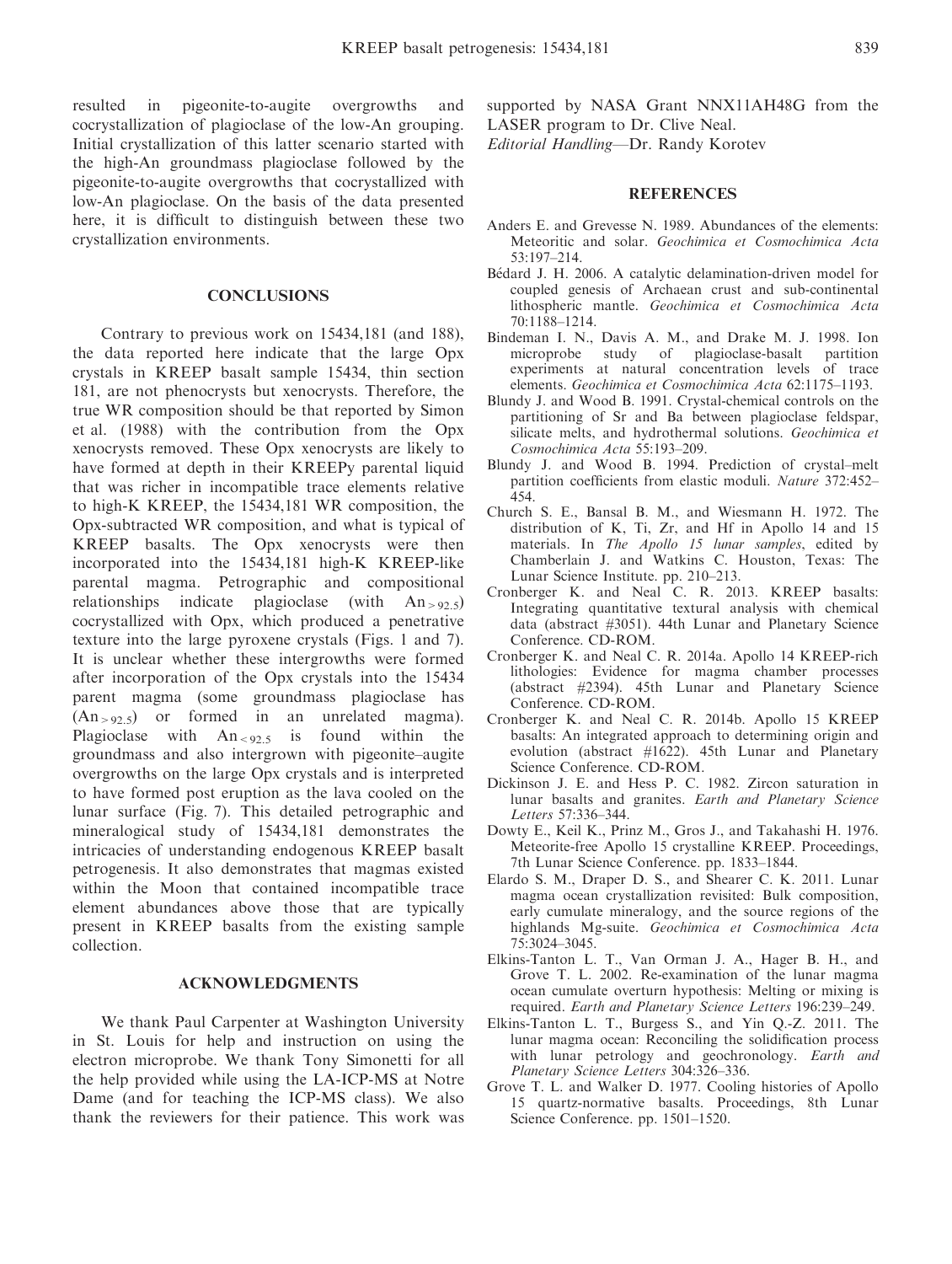- Hui H., Oshrin J. G., and Neal C. R. 2011. Investigation into the petrogenesis of Apollo 14 high-alumina basaltic melts through crystal stratigraphy. Geochimica et Cosmochimica Acta 75:6439–6460.
- Irving A. J. 1975. Chemical, mineralogical, and textural systematics of non-mare melt rocks: Implications for lunar impact and volcanic processes. Proceedings, 6th Lunar Science Conference. pp. 363–394.
- Irving A. J. 1977. Chemical variation and fractionation of KREEP basalt magmas. Proceedings, 8th Lunar Science Conference. pp. 2433–2448.
- Irving A. J. and Frey F. A. 1984. Trace element abundances in megacrysts and their host basalts: Constraints on partition coefficients and megacryst genesis. Geochimica et Cosmochimica Acta 48:1201–1221.
- Jolliff B. L., Haskin L. A., Colson R. O., and Wadhwa M. 1993. Partitioning in REE-saturating minerals: Theory, experiment, and modelling of whitlockite, apatite, and evolution of lunar residual magmas. Geochimica et Cosmochimica Acta 57:4069–4094.
- Lunar Receiving Laboratory. 1971. Lunar sample information catalog—Apollo 15, Houston, Texas: NASA Manned Spacecraft Center. MSC 03209. 303 pp.
- Marsh B. D. 1988. Crystal capture, sorting, and retention in convecting magma. Geological Society of America Bulletin 100:1720–1737.
- Marsh B. D. 1996. Solidification fronts and magmatic evolution. Mineralogical Magazine 60:5–40.
- Marsh B. D. 1998. On the interpretation of crystal size distributions in magmatic systems. Journal of Petrology 39:553–599.
- Marsh B. D. 2013. On some fundamentals of igneous petrology. Contributions to Mineralogy and Petrology 166:665–690.
- McKay G. A., Wiesmann H., Nyquist L. E., Wooden J. L., and Bansal B. M. 1978. Petrology, chemistry, and chronology of 14078: Chemical constraints on the origin of KREEP. Proceedings, 9th Lunar and Planetary Science Conference. pp. 661–687.
- McKay G. A., Wiesmann H., Bansal B. M., and Shih C.-Y. 1979. Petrology, chemistry, and chronology of Apollo 14 KREEP basalts. Proceedings, 10th Lunar and Planetary Science Conference. pp. 181–205.
- McKay G., Wagstaff J., and Yang S. R. 1986. Zirconium, hafnium, and rare earth element partition coefficients for ilmenite and other minerals in high-Ti lunar mare basalts: An experimental study. Journal of Geophysical Research 91:D229–D237.
- Meyer C. and Hubbard N. J. 1970. High-potassium, high phosphorous glass as an important rock type in the Apollo 12 soil samples (abstract). Meteoritics 5:210– 211.
- Meyer C., Brett R., Hubbard N. J., Morrison D. A., McKay D. S., Aitken F. K., Takeda H., and Schonfeld E. 1971. Mineralogy, chemistry, and origin of the KREEP component in soil samples from the Ocean of Storms. Proceedings, 2nd Lunar Science Conference. pp. 393–411.
- Nakamura Y., Fujimaki H., Nakamura N., Tatsumoto M., McKay G. A., and Wagstaff J. 1986. Hf, Zr, and REE partition coefficients between ilmenite and liquid: Implications for lunar petrogenesis. Proceedings, 16th Lunar and Planetary Science Conference, Journal of Geophysical Research 91: D239–D250.
- Neal C. R. 2001. Interior of the Moon: The presence of garnet in the primitive deep lunar mantle. Journal of Geophysical Research 106:27865–27885.
- Neal C. R. and Kramer G. Y. 2003. The composition of KREEP: A detailed study of KREEP basalt 15386 (abstract #2023). 34th Lunar and Planetary Science Conference. CD-ROM.
- Neal C. R. and Kramer G. Y. 2006. The petrogenesis of Apollo 14 high-Al basalts. American Mineralogist 91:1521– 1535.
- Neal C. R., Donohue P. H., Fagan A. L., O'Sullivan K. M., Oshrin J., and Hui H. 2015. Distinguishing between pristine mare basalts and lunar impact melts: A nondestructive method using quantitative petrography. Geochimica et Cosmochimica Acta 148:62–80.
- Nemchin A. A., Pidgeon R. T., Whitehous M. J., Vaughan J. P., and Meyer C. 2008. SIMS U-Pb study of zircon from Apollo 14 and 17 breccias: Implications for the evolution of lunar KREEP. Geochimica et Cosmochimica Acta 72:668–689.
- Pearce N. J. G., Perkins W. T., Westgate J. A., Gorton M. P., Jackson S. E., Neal C. R., and Chenery S. P. 1997. A compilation of new and published major and trace element data for NIST SRM 610 and NIST SRM 612 glass reference materials. Journal of Geostandards and Geoanalysis 21:115–144.
- Putirka K. D. 2008. Thermometers and barometers for volcanic systems. Reviews in Mineralogy and Geochemistry 69: 61–120.
- Rutherford M. J., Tonks B., and Holmberg B. 1996. Experimental study of KREEP basalt evolution: The origin of QMD and granite at the base of the lunar crust (abstract #1113). 27th Lunar and Planetary Science Conference. CD-ROM.
- Ryder G. 1987. Petrographic evidence for nonlinear cooling rates and a volcanic origin for Apollo 15 KREEP basalts. Journal of Geophysical Research 92:E331–E339.
- Ryder G. 1988. Quenching and disruption of lunar KREEP lava flows by impacts. Nature 336:751–754.
- Ryder G. and Bower J. F. 1976. Poikilitic KREEP impact melts in the Apollo 14 white rocks. Proceedings, 7th Lunar Science Conference. Solar System Exploration Division Planetary Science Branch Publication 81 (JSC #24035). 222 pp.
- Ryder G. and Sherman S. B. 1989. The Apollo 15 coarse fines (4–10 mm). Solar System Exploration Division Planetary Science Branch Publication 81 (JSC #24035). pp. 1925– 1948.
- Salpas P. A., Taylor L. A., and Lindstrom M. M. 1987. Apollo 17 KREEPy basalts: Evidence for nonuniformity of KREEP. Proceedings, 17th Lunar and Planetary Science Conference. Journal of Geophysical Research 92: E340–E348.
- Schneider C. A., Rasband W. S., and Eliceiri K. W. 2012. NIH Image to ImageJ: 25 years of image analysis. Nature Methods 9:671–675.
- Shih C.-Y. 1977. Origins of KREEP basalts. Proceedings, 8th Lunar and Planetary Science Conference. pp. 2375–2401.
- Simon S. B., Papike J. J., and Laul J. C. 1988. Chemistry and petrology of the Apennine Front, Apollo 15, Part I: KREEP basalts and plutonic rocks. Proceedings, 18th Lunar and Planetary Science Conference. pp. 187–201.
- Snyder G. A., Taylor L. A., and Neal C. R. 1992. A chemical model for generating the sources of mare basalts: